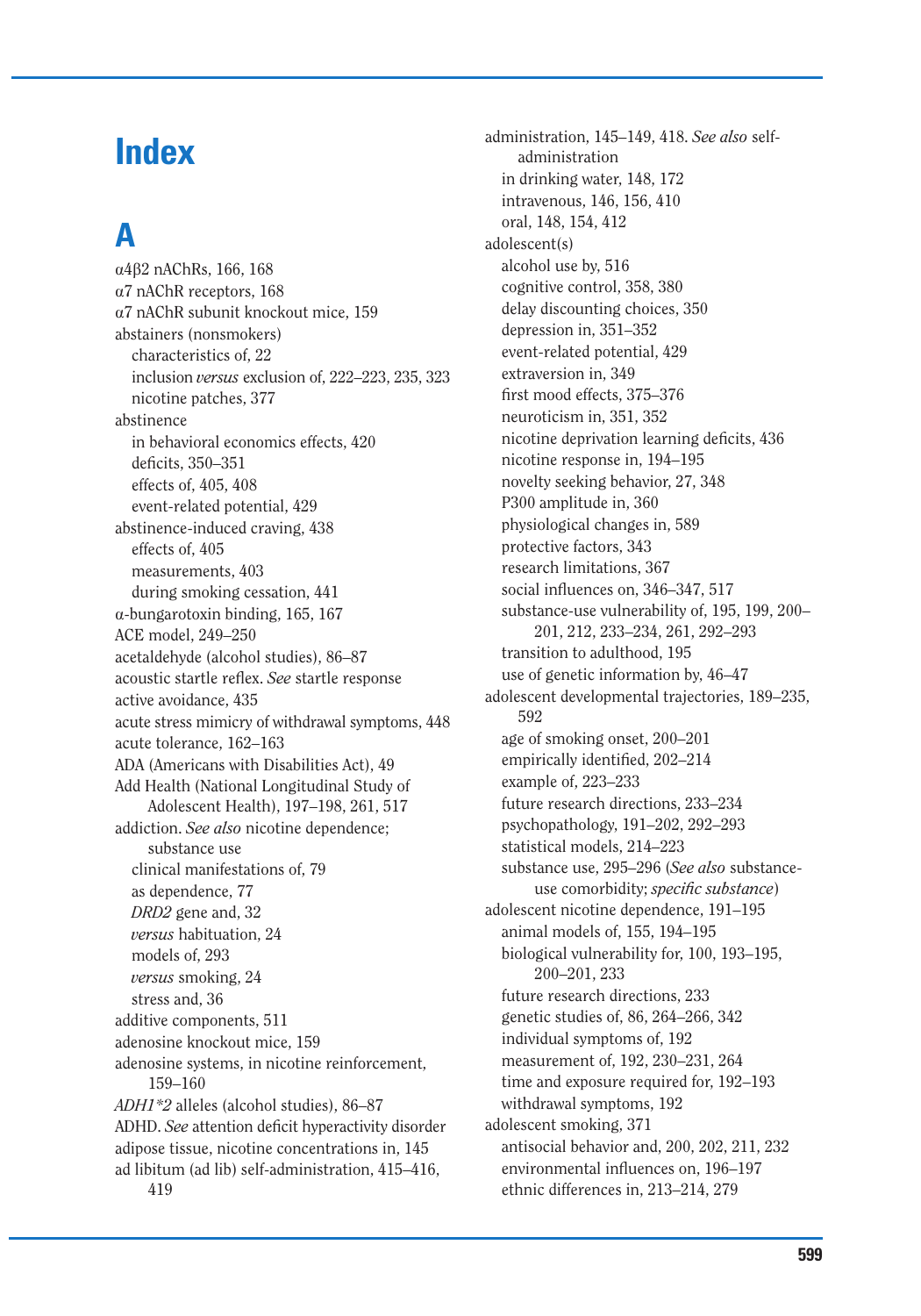gender differences in, 196, 199, 260, 263–264, 342 gene-environment interactions in, 197–200, 259 genetic research on, 195–200, 259–269 heterogeneity in, 190, 233 as indicator of adult nicotine dependence, 230–231 latency between cigarettes, 371 molecular genetic studies of, 198–199 parental smoking and, 196–197, 200 peer smoking and, 197 prevalence of, 191 twin studies of, 196, 259–262 adolescent smoking initiation, 191 age range in, 261–262 heterogeneity of, 196, 201–202, 233 progression to dependence, 341 genetic studies of, 263–264 rate of acceleration, 201–202 psychosocial factors, 200, 202, 211 risk profile, 211–212, 232 shared environmental factors in, 260–261, 264, 280 adoption studies, 196, 279 *ADRA1A* gene, 42 adulthood, transition to, 195 adult nicotine dependence, adolescent smoking indicators of, 230–231 adult-onset events, 100 adult smoking phenotype, limitations of, 190 advertising costs of, 21 in movies, 7, 20, 523 novelty seeking as response to, 348 protobacco, 7, 20, 30, 348 smoking index variable and, 30 aerosols, nicotine, 147 affective coping, 112–113 affective response, 373–376 future research directions, 456 physiological measures of, 377–378, 445–446 regulation of, 358, 403, 443–449 affiliation/empathy system, 362 African Americans adolescent smoking in, 213–214 genotypes linked to dependence, 47 linkage study focused on, 267 age effects, 170–171 factor loadings by, 271–276

in smoking initiation assessment, 261–262, 279, 281, 322 in substance-use comorbidity, 322–323 age-gene-environment interactions, 589 age of onset, 26, 100, 371–372 developmental trajectories by, 200–201 age-related macular degeneration, 46 age-specific risk, measurement of, 35 aggregate effects in complex pathways, 541 aggression, 357 agonists (activators), 143 AHe mice, 435 AIC (Akaike Information Criterion), 274, 312 A inbred mice, 154, 165, 412, 422 A/J mice, 435 A/J×NMRI cross-bred mice, 154, 412 Akaike Information Criterion (AIC), 274, 312 alcohol use adolescent, 516 in ATBC analysis, 496 Edwards's theory of, 82–83 Iowa gambling task as predictor, 350 nasal spray use correlated with, 373 in NHANES III analysis, 502 policies influencing, 294–295 as secondary reinforcement, 413 side effects, 86–87 tobacco use concurrent with, 98, 290, 296–298 empirical examples of, 307–323, 496, 502 health effects of, 290 modeling, 299–305 nicotine-dependence correlation, 369, 406, 411–412, 420 trajectories of, 295 *ALDH2\*2* alleles (alcohol studies), 86–87 alertness, 361–362 allele(s) identical by descent (IBD), 257, 258 variants of, 554 allele frequency, 48, 258 alpha subunits, 153 Alpha-Tocopherol, Beta-Carotene Cancer Prevention Study (ATBC), 487, 494–497 alternative reinforcement, 417 Americans with Disabilities Act (ADA), 49 amphetamine, 412 analysis of variance (ANOVA), 215 analytic methods. See also specific method developmental trajectories, 214–223 molecular genetic studies, 257–259 phenotypic research, 96–103, 113–118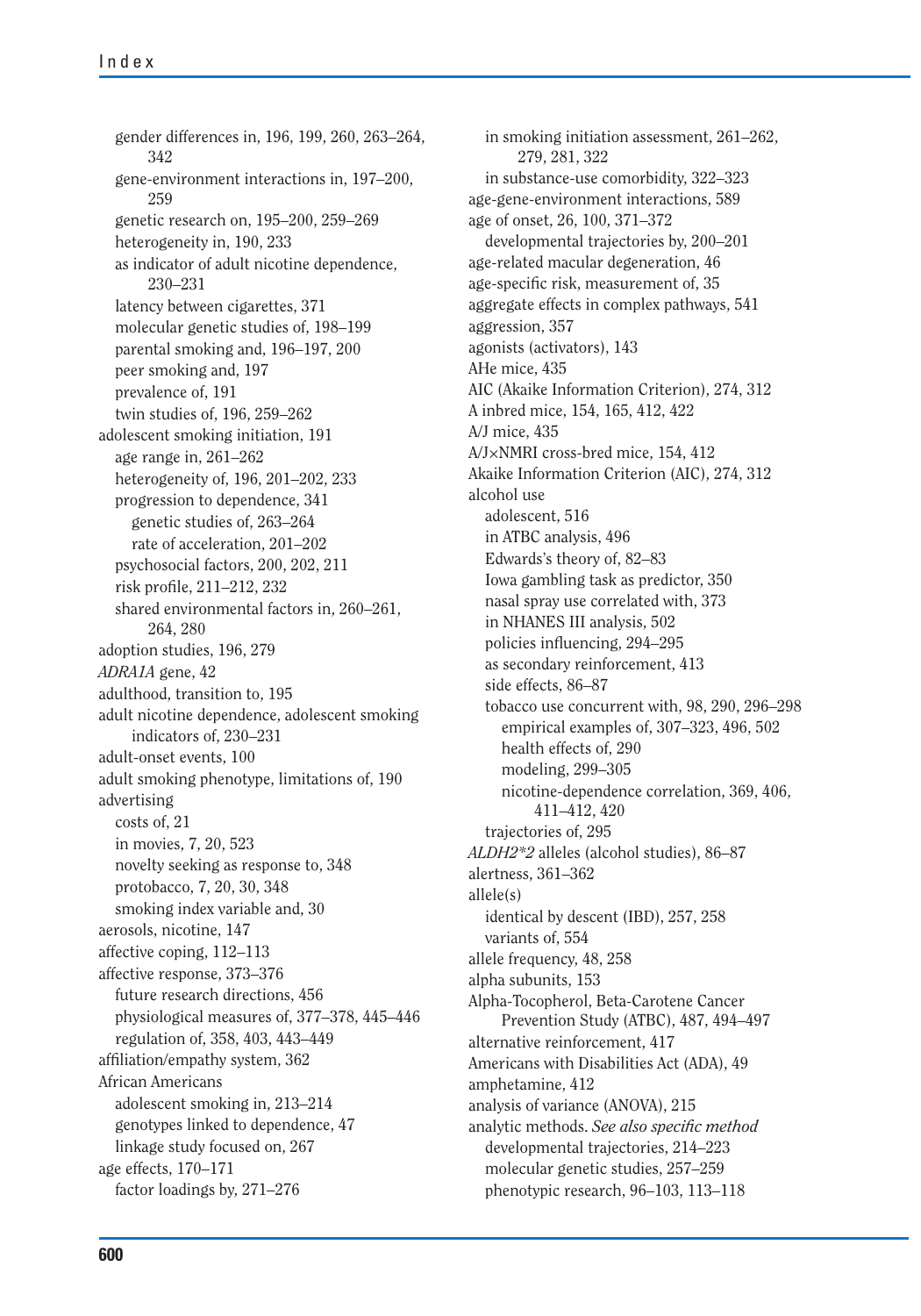anger, palliative effects on, 357 animal studies. *See also* mouse models; rat models; *specific strain or study* ad lib administration in, 415 adolescent nicotine exposure, 194–195, 589 affective regulation, 443 dependence, 134–135 fetal nicotine exposure, 357 impulsivity research in, 449–450 reward studies, 372–373 transfer to, 350 ANOVA (analysis of variance), 215 antagonists (inhibitors) CB1 receptors, 160 for mu opioid receptors, 160 muscarinic receptors, 141 nicotine as, 143 for nicotine dependence, 159 anti-inflammatory effects of nicotine, 148–149 antinociception, 162 antisaccade task, 359 antisocial behavior adolescent smoking and, 200, 202, 211, 232 substance use and, 292–293, 304 antitobacco stimuli, 20 anxiety adolescent smoking and, 201 nicotine linkage with, 352–353, 445 anxiogenic effects of nicotine, 168 apolipoprotein E testing, 48 approach, *versus* impulsivity, 378–379 approach-related risk, 339, 346–349, 362 arousal, 378 *ASN40ASP* polymorphism, 407 aspartame, 412 association analysis, 258–259, 268–269, 280 assortative mating, 251, 259, 280 ATBC (Alpha-Tocopherol, Beta-Carotene Cancer Prevention Study), 487, 494–497 ATR (Australian Twin Registry), 197, 260–261, 267 attention, 361, 378, 432–434 attentional bias, 440, 456 attention deficit hyperactivity disorder (ADHD), 354–357 adolescent smoking and, 201, 211 as risk factor, 350, 433 substance use and, 292–293, 304 attrition biases, 224 Australian Twin Registry (ATR), 197, 260–261, 267 Automaticity subscale, 90–91

aversive mood symptoms, 443 avoidance-related risk, 339, 351–354, 362

#### **B**

backcrossed mice, 151 bacterial contamination, during administration, 145 BALB/cBy mice, 164–165, 430–431, 435 Barratt Impulsivity Scale, 450 Bayes factors, 552, 570 Bayesian analysis, 548–549, 570, 572 Bayesian False Discovery Probability (BFDP), 573 Bayesian Information Criterion (BIC), 310, 312 Bayesian model averaging, 117 Bayes model, 543 BAY K 8644, 167 behavior analysis of, 163–164 antisocial adolescent smoking and, 200, 202, 211, 232 substance use and, 292–293, 304 drug-motivated, 404 measurements of, 103 nicotine and, 151–157 phenotypes, 171 response systems, 362 smoking indices, 80 substance-use comorbidity and, 322 tolerance, 168 traits, 344 undercontrol, 98–99 behavioral economics, 417, 420, 454 behavioral genetics phenotypes in, 492 of self-administration, 153–155 in social context, 514–518 behavioral modeling methodological issues with, 247–248 of parental smoking, 246 BFDP (Bayesian False Discovery Probability), 573 BIC (Bayesian Information Criterion), 310, 312 bioavailability of nicotine, 7, 20 biochemical indices of smoking, 80, 415 biochemical measures of self-administration, 97 biochemical pathways, 561 BioCyc, 561 biological pathways, candidate, 105 biological plausibility affective regulation, 443–445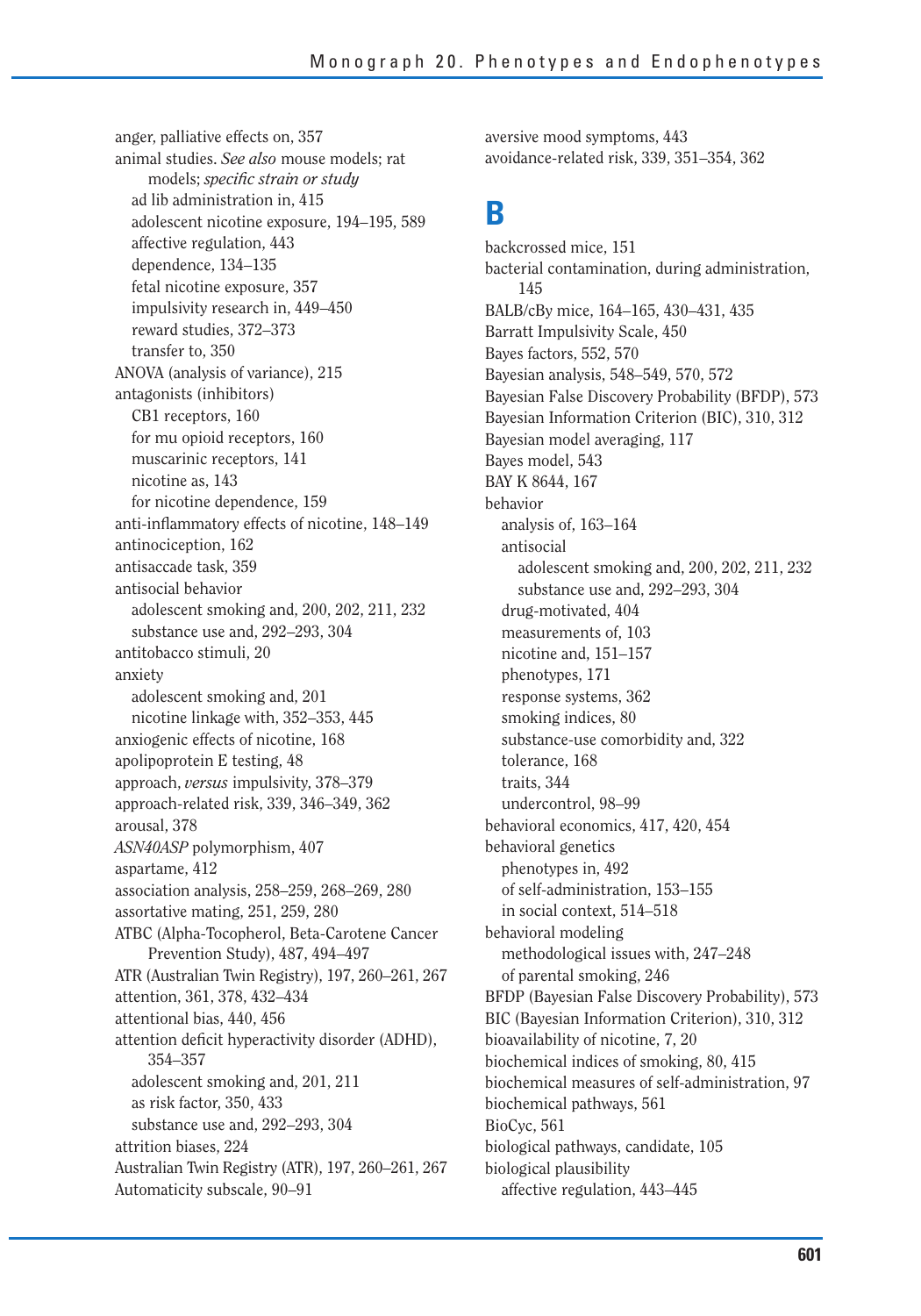attention/vigilance, 432–433 craving, 438–439 event-related potential, 427–428, 429 impulsivity, 449–450 mood effects, 374 reinforcement, 368–369, 410–414 resting EEG activity, 425–426 rewards, 372–373, 421–423 startle response, 430–431 working memory, 434–436 biological vulnerability, in adolescent nicotine dependence, 194–195 biomedical ontologies, 561 biometric factor model, 253 biometric modeling, 37–45, 86, 88–89, 514 BioPAX Ontology, 561 bitter taste, 84, 148 BKW mice, 443 blood pressure, 448–449  $\beta$ 2 nAChRs, 153 b2 nAChR subunit knockout mice, 159, 166 Bonferoni correction, 546, 573 brain nicotine concentrations in, 145 stimulation, 373 upregulation in, 144 of young people, 589 brain imaging, 360 breakpoint drug use, 418 nicotine use, 420 preferring to wait, 350 breast milk, nicotine concentrations in, 145 breeding mice, 150–151, 411 rats, 411 Brown University Transdisciplinary Tobacco Use Research Center (TTURC), 89, 521, 526 BUB/Bn mice, 165, 412 BUB inbred mice, 154 buzz, 374

### **C**

calcium, 136, 139–140 calcium calmodulin protein kinase II, 168 calcium channel blockers, 162, 167, 168 calcium signaling, 167–168 Canadian National Longitudinal Survey of Children and Youth, 212

cancer genetics, 50 candidate biological pathways, 105 candidate gene studies, 40–45 adolescent smoking, 342 discordant phenotype associations, 36 epigenetic differences, 37 linkage analysis, 32, 40–42, 267–268, 280–281, 589 multivariant data, 543–546 nicotine dependence, 42 prior knowledge of, 559 smoking association with, 24 SNP relationships over, 545 substance-use comorbidity, 325 trait pathways, 553 variants, 25, 35 candidate neural systems, 343–346 cannabis. *See* marijuana use Card Arranging Reward Responsivity Objective Test, 350–351 CART (cocaine- and amphetamine-regulated transcript), 36 cases, in association analysis, 258 catechol-*O-*methyl transferase *(COMT)* gene, 269, 408–409, 430 categorical covariates, 276–278 causal contingent common (CCC) pathway model, 253, 263, 278–279 causal differences between groups, 492 causal paths phenotypic research, 102, 107–110 sensitivity to, 105 smoking as, 352 types of, 111–113 CBA mice, 435 CB1 knockout mice, 160, 422 C57BL/6 inbred mice conditioned place preference in, 159, 422 dose-dependent effects, 165 fear conditioning in, 169, 432 five choice serial reaction time task in, 433 nicotine consumption, 155, 159 nicotine-dependence risk, 161 nicotine effects in, 435 novelty-seeking behavior in, 156 oral self-administration in, 412–413 prepulse inhibition in, 430–431 strain comparisons, 153–154, 164–165 in tolerance, 167 C57BL/10 mice, 435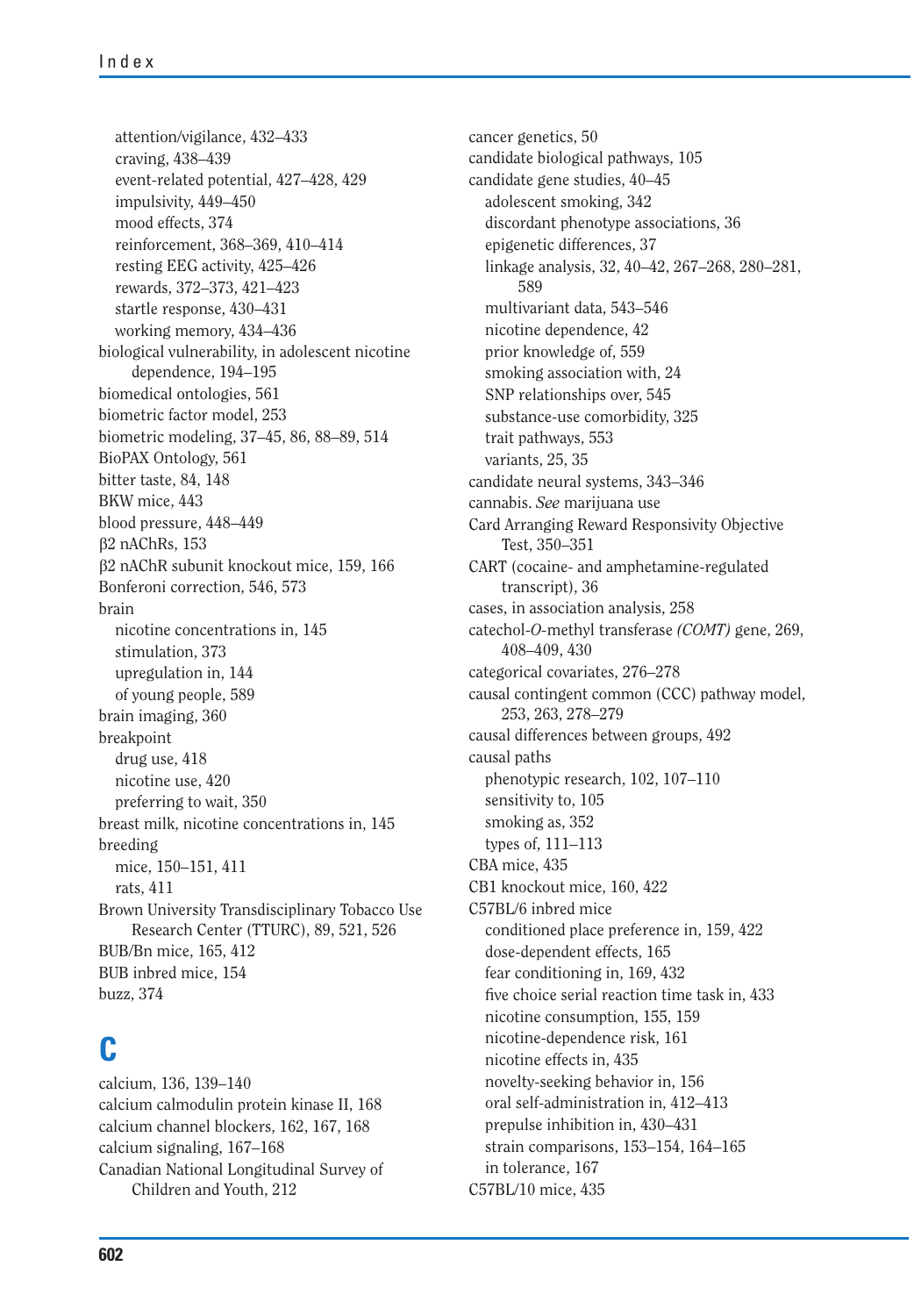C57BR/cd mice, 435 CCC (causal contingent common) pathway mod el, 253, 263, 278–279 *CCK* gene, 269 CD-1 mice, 443 CellDesigner, 561 cell signaling, 161, 167–168 Center for Antisocial Drug Dependence, 260 Centers for Disease Control and Prevention, 498 central nervous system (CNS), 344, 348, 353, 35 4 centroid. *See* mean chain smoking, 37 children effortful control in, 358 secondhand smoke from parental smoking, 2 46 self-control in, 344 sleep problems in, 357 smoking by, 371 children of twins (COT) design, 251–252, 279, 5 11 C3H inbred mice dose-dependence, 165 nicotine effects in, 431, 435 oral self-administration, 412 strain comparisons, 154, 164–165 tolerance in, 162 chippers (light smokers) adolescent, 213, 232 delay discounting, 350 genetic factors and, 29 *versus* heavy smokers, 43, 81, 83–84, 90, 94 prevalence of, 193 choice procedure, 369–370, 416, 419–420 cholecystokinin *(CCK)* gene, 269 Christchurch, New Zealand (CNZ) study, 266 *CHRNA2* gene, 42, 376–377 *CHRNA3* gene, 376–377 *CHRNA4* gene, 268, 407–409, 412 *CHRNA5* gene, 342, 376–377 *CHRNA7* gene, 408, 409, 428 *CHRNA5-A3-B4* haplotypes, 100, 407 *CHRNA5-CHRNA3-CHRNB4* nicotinic receptor genes, 43 *CHRNB2* gene, 268, 407, 408, 409 *CHRNB3* gene, 342 *CHRNB3-CHRNA6* nicotinic receptor locus, 43 chronic exposure, 405, 449 chronic smoker endophenotypes, 403, 404–406 affective regulation, 443–449 cognitive control, 432–438 craving, 438–443

electrophysiological measures, 425–432 future research directions, 452–457 impulse control, 449–452 investigation rationale, 406–410 motivational mechanisms, 410–424 summary/conclusions, 457–458 chronic tolerance, 163 CIDI (Composite International Diagnostic Interview), 81 cigarette(s) availability of, 99 consumption of, 4, 20 design of, 7, 20 pricing of, 20, 21, 520 vendor locations, 521, 522 Cigarette Dependence Scale, 79n Cigarette Evaluation Scale, 423 cigarettes per day (CPD) in ATBC analysis, 496 with *CYP2A6* gene variants, 418 delay discounting correlation, 452 as dependence measure, 79, 80 in factor analysis, 88–89 in NHANES III analysis, 502 nicotine metabolism and, 406 predictive value of, 80 recall reliability, 26–27 as smoking cessation predictor, 81, 413 in TUS-CPS analysis, 498, 499 cigarettes per month, 91 class extraction, model misspecification related to, 222 classic dependence criteria, 84, 86 classification bias, 493 class I–IV phenotypes, 28–31 class membership, for familial resemblance, 256–257 clinical preventive services, 4 Clinical Research Support System, 415 cluster analysis developmental trajectories, 211, 217–223 discrete *versus* continuous phenomena in, 219 static *versus* dynamic, 219–220, 232 within-class variability in, 220–221, 233 CNS (central nervous system), 344, 348, 353, 354 CNZ (Christchurch, New Zealand) study, 266 cocaine, 374, 456–457 cocaine- and amphetamine-regulated transcript (CART), 36 coexpression of receptors, 141, 142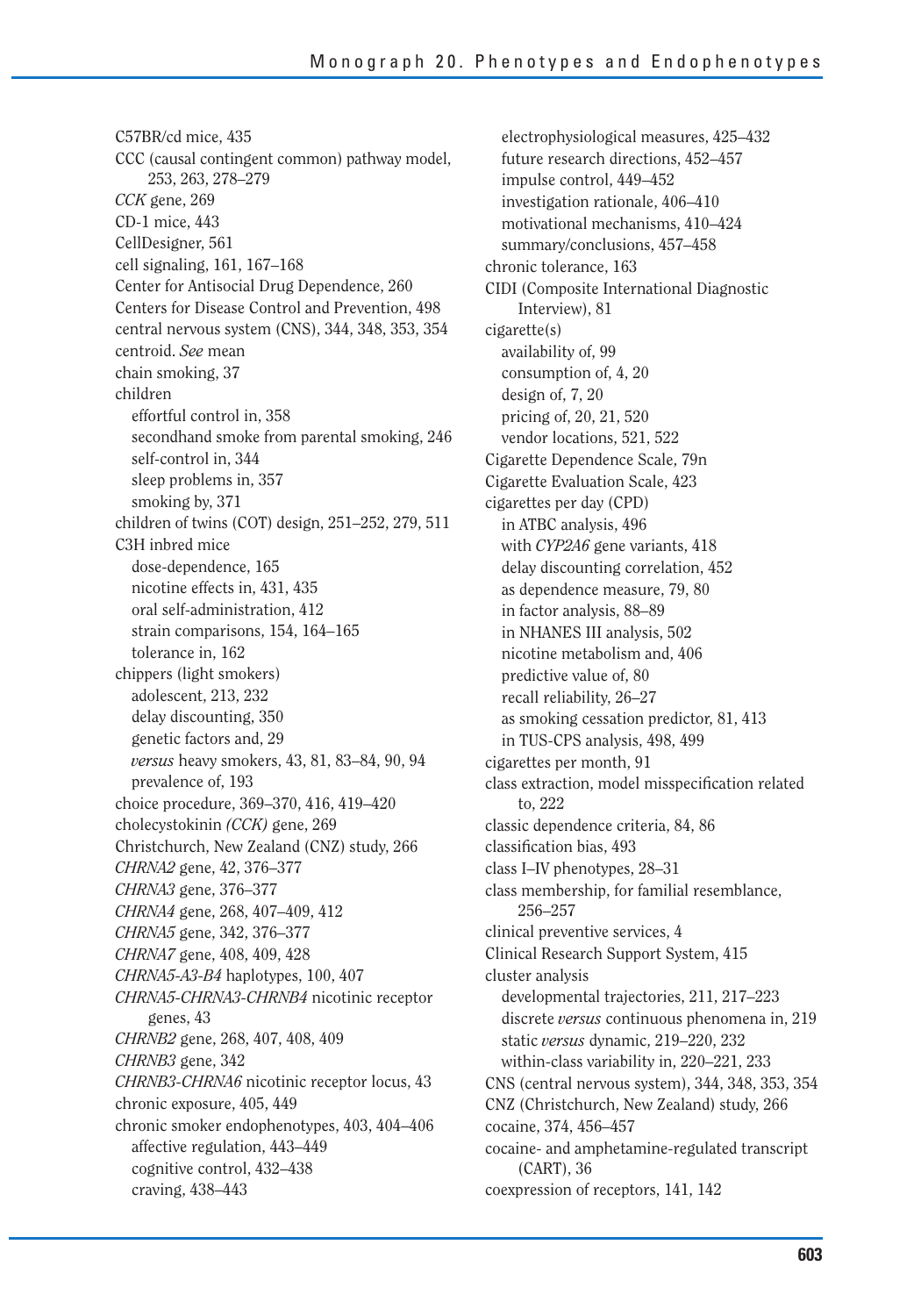COGA (Collaborative Studies on Genetics of Alcoholism), 266 cognition changes, 163–164 cognitive control, 403, 424–425, 432–438 during adolescence, 380 alertness in, 361 electrophysiological measures, 425–432 as endophenotype measurements, 358, 360 impairment, 113 impulsivity and, 112, 378–379 physiological basis of, 381 cognitive deficits reversal, 434–435 cognitive measures, of craving, 440 cohorts effects of, 515 research models for, 519 Collaborative Studies on Genetics of Alcoholism (COGA), 266 colorectal polyps, 542 commercial testing, 50 common pathway model, 252, 270 common-vulnerability model, 291–294, 306, 315–316 communication of genetic findings, issues in, 45–50 comorbidity psychiatric (*See* psychiatric comorbidity) substance-use (*See* substance-use comorbidity) complementary dimensions of dependence, 97 complex traits defining features, 31 genetic factors in, 35 genome-wide association studies for, 46 multiple determinations of, 22 replication difficulties, 45 sensitive genetic measures, 341 similarity of, 24–25 Composite International Diagnostic Interview (CIDI), 81 compulsive smoking, 80 computational symbolic theory, 559–560 *COMT* gene, 269, 408–409, 430 concurrent choice procedure, 416 conditional independence, 256 conditional triggers to smoke, 588 conditioned place preference (CPP) biological plausibility of, 372–374, 421 in mice, 157–158, 161, 422 in rats, 423 conditioning, contextual, 163–164

conduct disorder adolescent smoking and, 201, 211, 232 definition of, 357 substance use and, 292–293, 304 confounding factors, 32 consensus, across indicators, 77 constitutional hypothesis, 24 construct definition of, 75 emerging, 520 proximal, 522 refinement of, 25–27 construct properties, 75 construct validation, 33, 34, 35, 75–78 consumption level during adolescence, as indicator of adult dependence, 230–231 adolescent nicotine dependence and, 193 assessment of, 415, 418 contamination, during administration, 145 context-sensitive physiological measures, 363 contextual conditioning, 163–164 contingency table, smoking-drinking, 313, 315–316 contingent factors, 247 continuant, 541, 559 continuous factors, 256 continuous-level information, for behavioral modeling, 247 continuous performance task (CPT), 362, 378, 433 continuous phenomena, *versus* discrete phenomena, 219 control, endophenotype measures of, 357–362 control-related risk, 339, 354–357, 362 controls, in association analysis, 258 copy-number variation, 36 core criteria, 76, 77 core dependence dimension, 87–95 core factors, 97, 168 core strategy, 510 cortisol, 447 cosegregation of smoking behaviors, 24 cost(s) genetic testing, 50 smoking cessation, 593 tobacco use, 4, 21 COT (children of twins) design, 251–252, 279, 511 cotinine biological activity of, 148 clearance factors, 39–40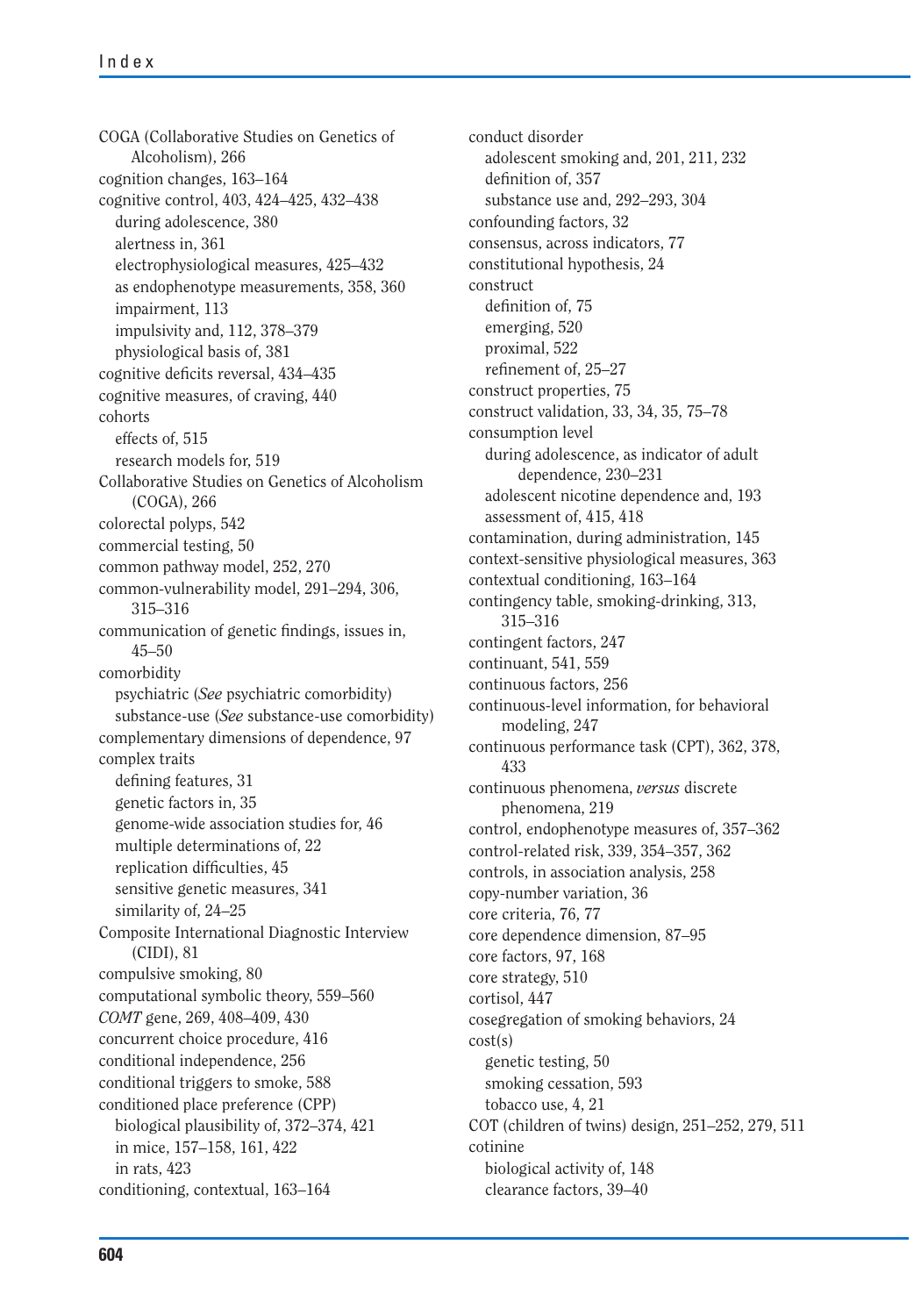as nicotine by-product, 406 covariance, 32, 95–96, 341–342 in latent growth curve models, 254–255 in structural equation modeling, 248, 250 CPD. *See* cigarettes per day CPP. *See* conditioned place preference CPT (continuous performance task), 362, 378, 433 craving, 438–443 abstinence-induced (*See* abstinence-induced craving) in adolescents, 192 cue-induced (*See* cue-induced craving) dopaminergic systems associated with, 111 effects of, 405 measurement of, 403, 439–440 Craving subscale, 90–91 CREB activation, 160–161 CREB mice, 422 critical constituents, 25 cross-cultural differences, 515–516 cross-sectional studies, of substance-use comorbidity, 291 cross-species analysis, 348 cue(s) in animal studies, 411 relapse, 99 reward signaling, 350 cue-induced craving, 438–439 with dependence, 441–443 effects of, 405 future research directions, 456–457 measurements, 403 physiological basis of, 111, 588 procedures to elicit, 440–441 research limitations in, 456 cue-self-administration response, 94 cultural transmission adolescent smoking and, 198 effects of, 515 as environmental factor, 21 phenotypic, 251 research models for, 519 twin studies of, 262 cumulative effects, of pathogens, 103 cumulative risk, measurement of, 35 *CYP2A6* gene adolescent smoking and, 199 analysis of, 554, 555 association analysis of, 268

coding for, 408–409 mood effects with, 376 in nicotine metabolism, 22, 39–40, 149, 342, 406 in smokers, 413 variants in, 371, 418 *Cyp2a5* gene variants, 149, 155, 413 *CYP2B6* gene, 39 *CYP2D6* gene, 39 Cys-Cys pairs, 136 cytochrome P-450 (CYP) system, 268

#### **D**

danger-alarm responses, 353, 354 data-mining techniques, 541–542 data sets ATBC analysis, 495 NHANES III analysis, 500–501 smoking cessation analysis, 493–494, 494 TUS-CPS analysis, 498 DAT/SLC6A3 (dopamine transporter protein), 268 DBA/2 inbred mice conditioned place preference, 422 dose-dependent effects, 165 IV self-administration, 156 nicotine consumption, 159 nicotine effects, 435 oral self-administration, 412 prepulse inhibition in, 430–431 strain comparisons, 153–154, 164–165 tolerance in, 162, 163 DDC (DOPA decarboxylase), 269 definition variables, in structural equation modeling, 248 dehydroepiandrosterone (DHEA), 447 delay discounting definition of, 348 in impulsivity, 349, 449, 450–452 physiological basis of, 379 study subjects for, 350 deleterious effect prediction, 554 dependence. *See also* nicotine dependence addiction as, 77 core features of, 592 definition of, 75 distal measures of (*See* distal measures) maintenance of, 598 model evaluation of, 78 patterns, 94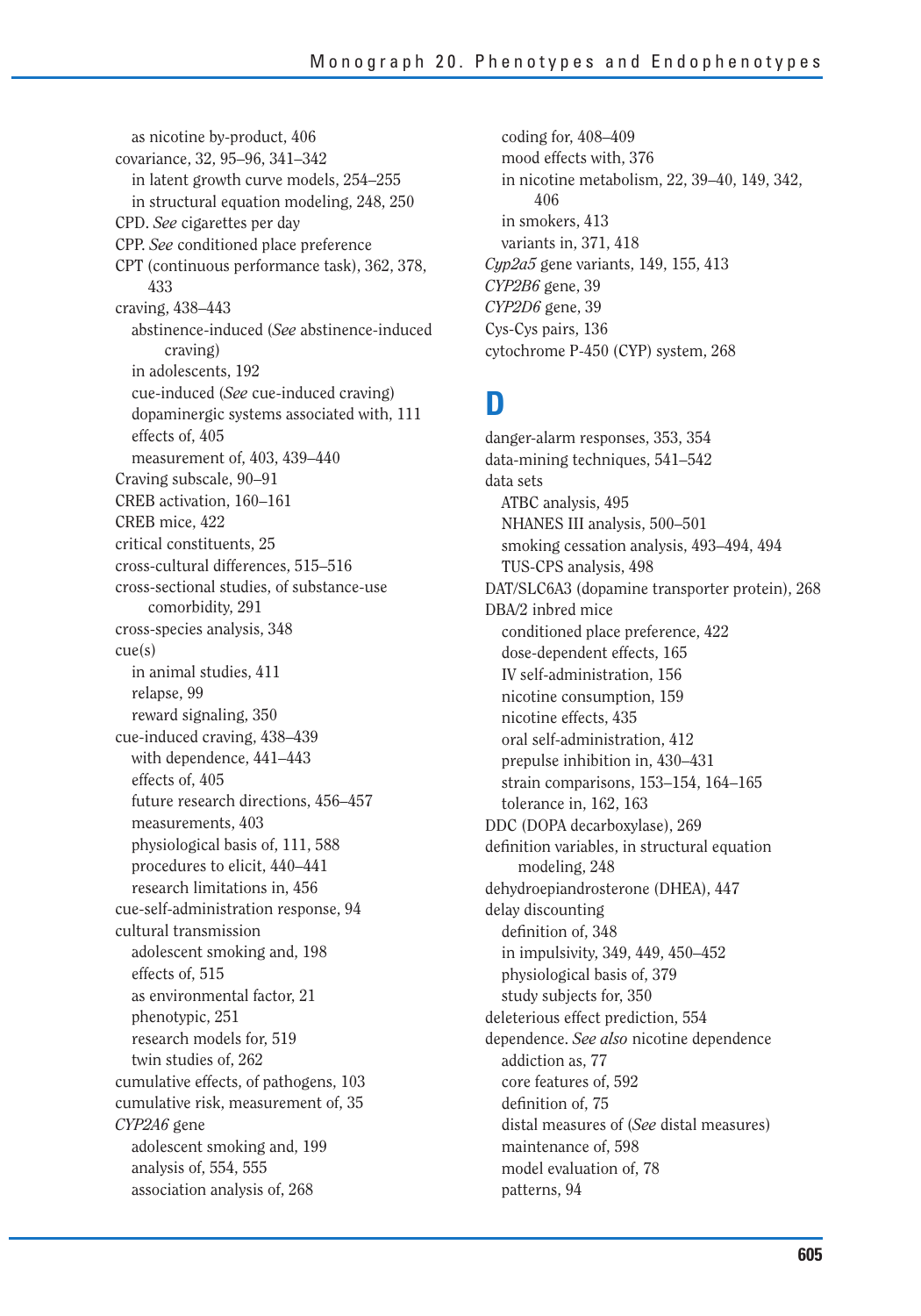severity with comorbidity, 98 study of, 24 depression, 351–352 nicotine amelioration and, 443 smoking association with, 444 subthreshold, 352 desensitization, 146 developmental pathways, 100, 589 impact on trajectory study, 222 developmental psychopathology, 191–202, 292–293 developmental trajectories. *See* adolescent developmental trajectories DH<sub>BE</sub>, 159, 169 DHEA (dehydroepiandrosterone), 447 diabetes mellitus, 46 *Diagnostic and Statistical Manual of Mental Disorders (DSM)* criteria adolescent smoking, 192, 264 attention deficit hyperactivity disorder, 356 dependence, 37–38, 40, 81, 86 poor agreement with FTND, 25–26 scales in, 79 substance-use disorder, 291 as syndromal medical model, 80–81 diagnostic criteria, heritability of, 30, 38 diagnostic inferences, 77 Diagnostic Interview Schedule (DIS), 501 diary prompts/responses, 527, 528–529, 530 Digit Span test, 433 diltiazem, 168 direct drug infusion, 152–153 direct-to-consumer marketing, 50 DIS (Diagnostic Interview Schedule), 81, 501 disadvantaged youth, 520 discrete phenomena, *versus* continuous phenomena, 219 discrimination, against nicotine dependence, 46–47, 49 discriminative validity, 77 discussion groups (OBO Foundry project), 560 Disease Ontology (DO), 560 disease risk, 541, 550 disinhibition, common trait of, 292–293 disorder markers, 107 dispositional tolerance acquisition of, 162 *versus* behavioral tolerance, 164 in tolerance, 168 distal influence, *versus* proximal influence, 519–522

distal measures agreement among, 88 early *versus* mature states, 74 genetic mapping, 78–81, 86–87, 103–105 *versus* proximal measures, 516 distress tolerance, 448 distributional assumptions in growth curve models, 255 in structural equation modeling, 249 DNA methylation, 36 DNA sequences analysis, 554 DO (Disease Ontology), 560 DOPA decarboxylase (DDC), 269 dopamine in attention deficit hyperactivity disorder, 356 attention-vigilance associations with, 434 impulsivity linkage with, 451–452 inactivation of, 430 mesotelecephalic, 171 midbrain circuits, 348, 349, 350 in nicotine binding role, 406–407 in nicotine dependence, 43, 410 receptors, 156, 343 regulation of, 540 reinforcement role of, 374, 407 reward pathways, 342, 349, 352 signaling, 160 dopamine β-hydroxylase (DβH), 269 dopamine hypothesis of dependence, 588 dopaminergic neurons, in ventral tegmental area, 588 dopaminergic systems adolescent smoking and, 198–199, 201 association analysis of, 268–269 craving associated with, 111 dopamine transporter protein (DAT/SLC6A3), 268 dopamine transporter *(SLC6A3) \*9-*repeat allele, 441 dose of nicotine, 161, 165 differences in, 367, 416 distribution of, 370 standardization, 152 dose-response curve, 162, 444 double variant haplotype, 545 downregulation, 144–145, 588 downstream processes, 81–82, 106 DRD4 (dopamine receptor), 268 DRD5 (dopamine receptor), 268 *DRD4* exon III polymorphism, 199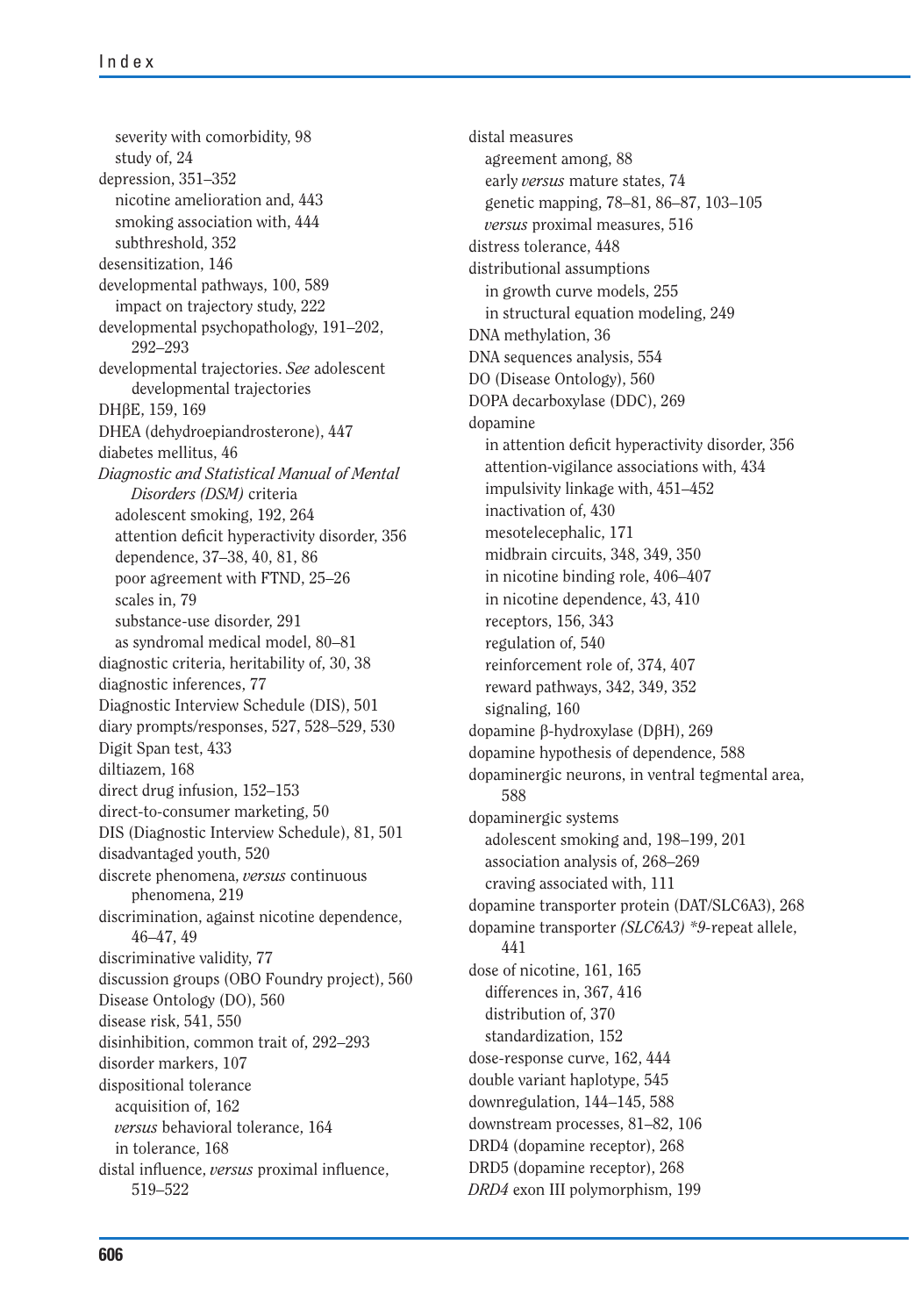*DRD2* gene, 409 addiction association with, 32 coding for, 408 commercial testing for, 50 dependence association with, 407 in craving, 441 variants, 198 *DRD4\*7-*repeat allele, 376 drinking. *See* alcohol use drinking-water administration, 147–148, 172 drug addiction. *See* addiction; substance use; *specific drug* drug-motivated behavior, 404 drug response comparison, 490–492, 491 DSM. *See Diagnostic and Statistical Manual of Mental Disorders* criteria dual-trajectory model, of smoking-drinking trajectories, 315–316 dynamic clustering *versus* static clustering, 219–220, 232 within-class variability in, 220–221, 233

### **E**

early-emergent motive, 91 early-onset smokers risk for persistence, 200, 212–213, 230–231 substance use and, 292, 296–297, 315, 320 early smoking experiences (ESE), 375 early tobacco exposure, 101, 155 ecological momentary assessment (EMA), 255, 525 economic deprivation, 520 educational attainment, adolescent smoking and, 227–228, 232 Edwards's theory of alcohol dependence syndrome, 82–83 EEA (equal environments assumption), 516–517 EEG (electroencephalogram), 354, 403, 425–427 effortful control, 358 elasticity of demand, 417 elation, 374 electroencephalogram (EEG), 354, 403, 425–427 electromyography (EMG), 431 electrophysiological measures, 378, 425–432 EMA (ecological momentary assessment), 255, 525 EMG (electromyography), 431 empirical-Bayes approach, 549, 551 empirical search strategies, 117

employment discrimination, 49 employment status, of hard-core smokers, 35 encoding prior knowledge, 571 endogenous cannabinoid systems, 159, 160 endogenous enkephalin system, 160 endogenous event-related potentials (ERPs), 427 endophenotypes, 5, 408–410 caveats, 110–111 characteristics of, 107–110 in chronic smokers (*See* chronic smoker endophenotypes) conceptual issues, 381–383 criteria, 413 disorders associated with, 106 future research directions, 455–457, 594 gene linking in, 347, 409 measurement of, 349–351, 353–354, 355, 357–362 motivational effects, 452, 454–455 in network models, 558 nicotine dependence, 409, 453 phenotypes associated with, 5, 33–34 pre-exposure risk, 340–347 in psychiatric genetics research, 25 replicability of, 27 transitional, 107, 108, 200, 233 types of, 340 enhanced clearance. *See* dispositional tolerance entities, 541, 559, 560 environmental factors, 99–103. *See also* social context; *specific factor* adolescent smoking, 196–197 comorbidity, 99 cue-induced craving, 438–439 enrichment, 36 in experimentation, 31 gender differences in, 38 gene expression variation from, 36–37 genetic factors in, 35, 515 importance of, 29 linkage analysis, 258 measurement of, 35 in nicotine dependence, 22, 23 nicotine use, 158 relative contribution of, 30 in smoking decline, 20 substance use, 294–295 twin studies, 251, 262, 279, 280 environmental pathogens, 5, 25, 35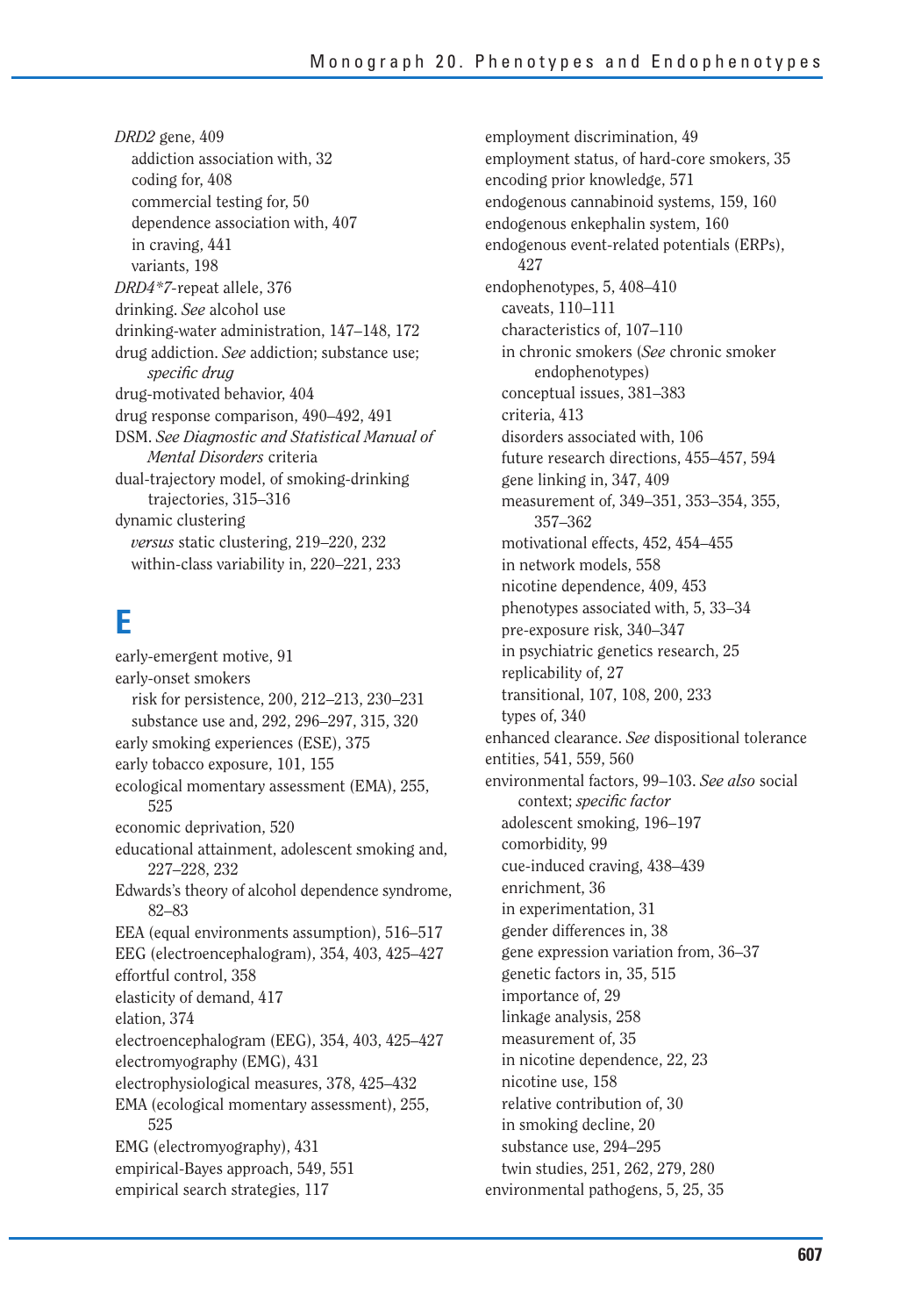epidemiology, 31–37 future research in, 594 genetic, 257 extended, 250–252, 262–269, 279, 280 hierarchical modeling in, 570–571 perspectives from, 514 phenotypic definitions in, 493 public health outcomes in, 492 triangle, 513 epigenetics, 36 epistasis, 32–33 epistemology, 74, 77 equal environments assumption (EEA), 516–517 equifinality, 191, 220 ERPs (event-related potentials), 403, 427 ESE (early smoking experiences), 375 ethanol, 412. *See also* alcohol use ethnic differences, in developmental trajectories, 213–214, 279 etiological architecture, 510–511, 515–518, 519, 527, 530 etiology diverse, 82, 106 matrix of, 509 of phenotypic assay, 83 of symptoms, 78 euphoria, 374 Event Ontology (EVO), 560 event-related potentials (ERPs), 403, 427 EVO (Event Ontology), 560 exchangeable classes, 551 excitatory tone, 141 executive function cognitive control and, 379 definition of, 361 nicotine dependence and, 34 Executive Order 13145, 49 exogenous event-related potentials (ERPs), 427 experimental design, basics of, 149–150 experimentation influences on, 31 progression from, 30 exposure model, 365 extended structural equation modeling (XSEM), 249 extended twin family studies, 250–252, 262, 279, 280 extra-nicotinic mechanisms, 156–157 extraversion, 346, 348–349 extreme group membership, 96, 97

extreme groups alternatives to, 116–118 constructing, 114–116 eyeblink response, 448

#### **F**

factor analysis, 37–38, 265 consistency, 88 correlation among, 80, 87 *DSM-IV* correspondence with, 103 factor loadings, 271–278 factor mixture model (FMM), 256 factor models, 256 Fagerström Test for Nicotine Dependence (FTND), 79–80 as assessment tool, 405 dependence criteria, 37–38 FTQ as precursor to, 24 linkage analysis, 40–42, 589 poor agreement with *DSM,* 25–26 reliability and validity of, 26, 79–80 scales in, 79 visuospatial attention association with, 434 Fagerström Tolerance Questionnaire (FTQ), 79–80 for adolescent smoking, 192, 230–231, 264 as physical dependence measure, 79 startle response inconsistency, 448 in susceptibility loci mapping, 24 test-retest reliability, 26 false discovery rates (FDRs), 542, 546, 570, 573 false positive reports, 570 familial resemblance, class membership for, 256–257 family-based studies design of, 518 ecological momentary assessment in, 526–527 heritability documentation, 28–29 new methodologies in, 521 family dysfunction scores, 33 family environment, adolescent smoking and, 196–197 family history analysis, example of, 225, 230, 232 fast-ionotropic nicotinic receptors, 136 FDRs (false discovery rates), 542, 546, 570, 573 fear conditioning, 169, 432, 435 fear responses, 353, 354 feeder stream influences, 81–82, 106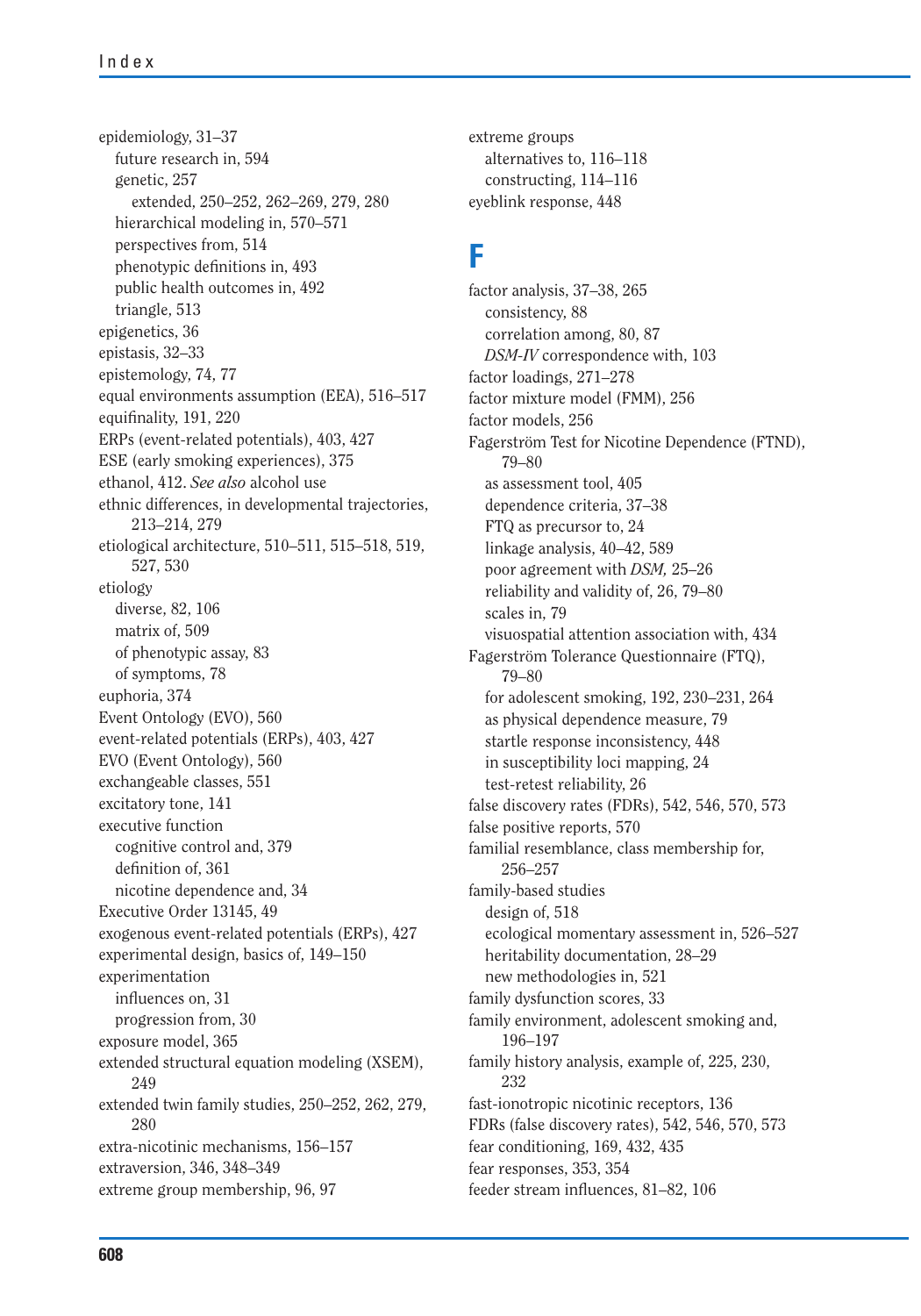female smokers. *See also* gender differences adolescent, 343 blood pressure changes in, 448 nicotine-dependence factors, 37, 38, 99 *OPRM1* gene in, 419 statistics on, 21 twin studies, 515, 517 fetal nicotine exposure, 357 FHS (Framingham Heart Study), 266 final common pathway, 82, 93, 106 finite mixture model, 256 Finnish Twin Registry, 262 Finn Twin16-25 study, 307–323 methods, 307–310 results, 310–323 first experience with smoking. *See* initial sensitivity first-stage estimates, 572 Fisher, Ronald Aylmer, 22, 24 five choice serial reaction time task (5CSRTT), 432 five-class solution, example of, 226 fixed effects, 215–216 flunarizine, 168 FMM (factor mixture model), 256 focused interaction testing framework, 542 forced choice procedure, 416 formal model, 541, 559 Fosb knockout mice, 161 Foundational Model of Anatomy, 560 four-point Likert scale, 375 Framingham Heart Study (FHS), 266 F344 rats, 423 FTND. *See* Fagerström Test for Nicotine Dependence FTQ. *See* Fagerström Tolerance Questionnaire future research. See also specific topics crosscutting issues, 595–596 implications of, 588–591 understanding, 588–596

# **G**

 $\gamma$ -aminobutyric acid (GABA), 157, 406–407  $\gamma$ -aminobutyric acid receptors, 43 GABA ( $\gamma$ -aminobutyric acid), 157, 406–407 GABAergic interneurons, 142 gateway theory of substance use, 292 GAW (Genetic Analysis Workshops), 266

gender differences. *See also* female smokers; male smokers adolescent smoking, 196, 199, 227–228, 260, 263–264, 342 animal studies, 155, 164 cross-cultural, 515 factor loadings by, 271–276 nasal spray use, 373 nicotine-dependence factors, 38, 99 nicotine-dependence heritability estimates, 279, 281 *OPRM1* gene, 419 smoking initiation, 267 startle response, 378 substance-use comorbidity, 304 twin studies, 262, 517 gender heterogeneity, 273–274, 276–278 gene(s). *See also* candidate gene studies endophenotype linkage risks, 347, 409 in nicotine dependence, 32, 43 gene-environment interaction, 33, 515 adolescent smoking, 197–200, 259, 346 biological process initiation, 591 environmental pathogens in, 25 in etiology, 509 investigation of, 546 substance-use comorbidity, 320 underuse of, 5 gene expression, 36–37 gene-gene interaction, 199, 343, 546 gene-nicotine dependence associations, 45–46 Gene Ontology, 560 gene-pathogen relations, 100–101 general growth mixture modeling (GGMM), 308–311 generational changes, in smoking, 515 Genes, Environment and Health Initiative, 531 genetically informative designs, 527 genetically modified mice, 444 Genetic Analysis Workshops (GAW), 266 genetic architecture, 510 genetic association studies, 554, 556–559 genetic drift, 150 genetic epidemiology, 257 extended, 250–252, 262–269, 279, 280 genetic factors acute tolerance, 162–163 conditioned place preference, 159 craving, 441 detection of, 493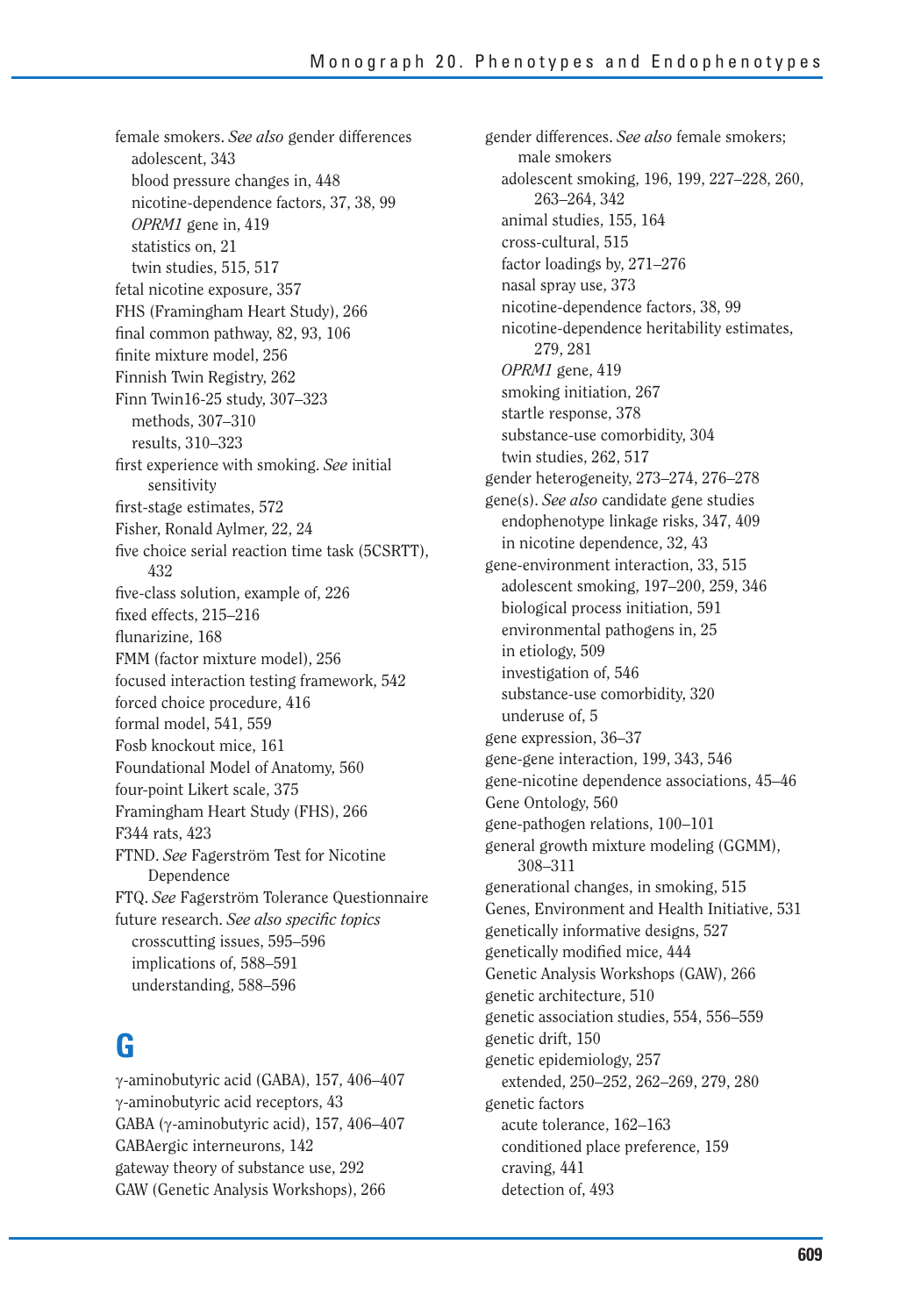in experimentation, 31 importance of, 29 measured, 4 in nicotine effects, 22, 39–40, 539 quantitative models, 512 in reinforcement, 418 relative contribution of, 30 selecting for, 96–97 genetic heterogeneity, 32 adolescent smoking initiation, 196, 201–202, 233 in developmental trajectories, 190, 233–234 gender, 273–274, 276–278 phenotypes, 341 population, 217 estimating, 218, 221–222 receptor, 139 genetic heterogeneity models, difference in fit between homogeneity models and, 274–275 Genetic Information Nondiscrimination Act (GINA), 49 genetic latent class models. *See* latent class analysis genetic latent growth curve models. *See* latent growth curve models genetic mapping, 73–75. *See also* phenotypic research analytic strategies, 96–103 construct validation, 75–78 core dependence dimension, 87–95 covariation among measures, 95–96 distal measures of dependence, 78–81, 86–87, 103–105 multidimensional measures, 81–86 person factors implications in, 97–98 genetic modeling, 245–281 methodological and conceptual issues, 247–248 statistical framework for, 248–259 genetic polymorphism effects, 553–554 genetic substrata, associated with tolerance, 162 genetic testing, 46, 50 genetic variants biological processes associated with, 109 causal, 546 disease association with, 550 evaluation context for dependence, 76 phenotypes with, 102, 106, 109, 111 pleiotropic associations of, 47–50 selection of, 101 value of, 110

gene-to-phenotype influence, 78 gene-transcription cascades, 169 genome(s) candidate genes in, 24 data, 561 studies of, 589 genome markers, linkage analysis, 257–258 genome scan, 266–267 genome-wide association studies (GWAS), 25, 44, 269 event-related potentials, 428, 430 FTND, 42–45 genetic variant findings, 589 genotyping technologies used in, 258–259 potential of, 45–46 results from, 342 susceptibility loci identification, 407-408 genotyping effects of variables on, 553 mouse strains, 150 P450, 39 with phase interaction, 545 phenotypes and, 560–562 technologies, 257–259 geographic information systems (GIS), 520–521 GGMM (general growth mixture modeling), 308–311 GINA (Genetic Information Nondiscrimination Act), 49 GIS (geographic information systems), 520–521 global use, 4, 21 GluR (glutamate receptor), 157, 169 glutamate receptor (GluR), 157, 169 GMM (growth mixture modeling), 202, 218, 221, 308 go/no-go task, 358–359, 451 government policies, 7, 20 effect on adolescent smoking, 193 substance use, 294–295 grant funding, 45–46 graph connectivity, 571 grouping variables, for growth curve modeling, 216–217, 232–233 group membership, stability of, across statistical models, 229–230 growth curve, nonlinear, 255 growth curve mixture modeling, 215–217, 248–249 growth mixture modeling (GMM), 202, 218, 221, 308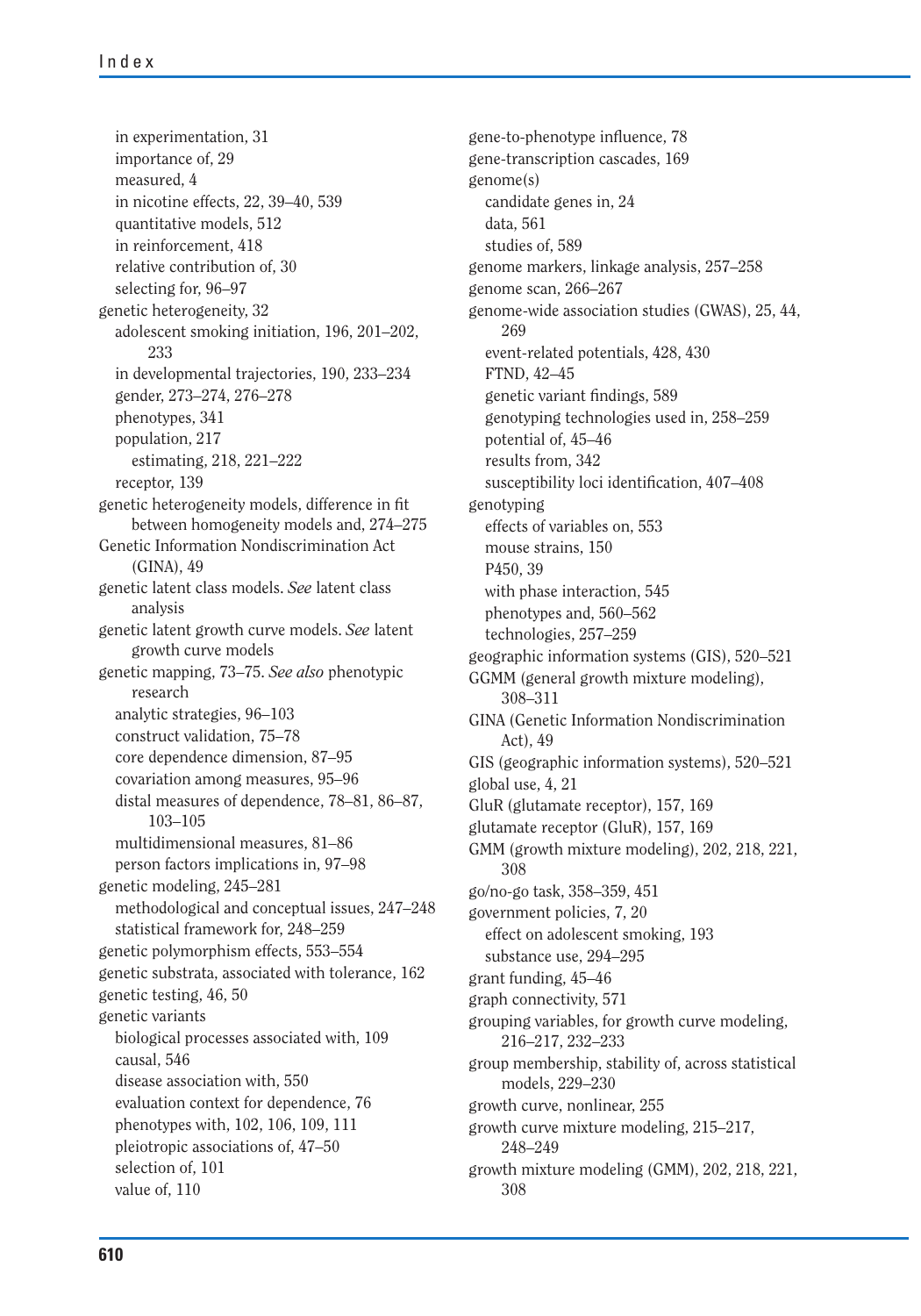growth process, random effects for, 220–221 gum. *See* nicotine gum gustatory reaction to tobacco, 75, 84 GWAS. *See* genome-wide association studies

# **H**

habituation, *versus* addiction, 24 half-life of nicotine, 147 haplotypes dependence and, 100 disease association with, 544 double variant, 545 hard-core smokers, characteristics of, 35–36 Hardy-Weinberg equilibrium, 545 head rush, 374 health care access, disparities in, 47 health effects of smoking, statistics on, 4, 21 heart rate, 351, 354, 440, 447 Heaviness of Smoking Index (HSI) components of, 37, 413 predictive value of, 80, 89–90 scales in, 79 zero-order correlations in, 80 heavy smokers, 93 delay discounting, 350 diagnostic variance in, 89 genetic factors in, 29 *versus* light smokers, 43, 81, 83–84, 90, 94 substance use and, 296–297, 315 Heavy Smoking Index, 265 hedonic impact of nicotine, 158, 372, 424 heritability adolescent nicotine dependence, 86, 342 antisocial scores, 33 anxiety, 445 delay aversion, 351 dependence, 37–38, 86, 433–434 diagnostic criteria, 30, 38 endophenotypes, 107 estimates, 29–30 event-related potential, 428, 429–430 factors in, 28–29 gender differences in, 279, 281 impulsivity, 451 neuroticism, 101 nicotine metabolism/clearance, 38–40 P450 genotype, 39 prepulse inhibition startle response, 431–432 response inhibition, 359

resting EEG, 426 smoking cessation, 406 smoking heaviness, 90 withdrawal symptoms, 30 working memory, 437 heterogeneity. *See* genetic heterogeneity hierarchical modeling estimation for, 575–576 with ontologies, 551–552 with prior knowledge, 570 for statistical modeling, 117 stochastic variable selection and, 547–549, 572, 573 weighting in, 570 high-affinity nAChRs, 156, 159 higher-order joint actions, 546 high genetic proneness, 96 hippocampal activity, 141, 142 HISTONE proteins, 36 home smoking bans, 99 homogeneity models, 271 difference in fit between heterogeneity models and, 274–275 homogeneous population assumption of, 248 for growth curve modeling, 216–217 Hooked on Nicotine Checklist, 26 Horn-Russell Scale, 34 hostility, 357, 362, 377 Household Adult Questionnaire, 501 HSI. *See* Heaviness of Smoking Index *HTR5A* gene, 42 *5-HTT* gene, 33, 269, 441 *5-HTTLPR* gene, 101, 199, 409 in adolescent girls, 343 in affective response, 112, 446 coding for, 408 human clinical research affective regulation, 444–445 electrophysiological measures, 426 event-related potential, 428 impulsivity, 450 reinforcement, 413–414 HumanCyc database, 556 human genome, similarity with mice genome, 134 3-hydroxycotinine, 406 hyperactivity, 354, 356 hypertensive rats, 449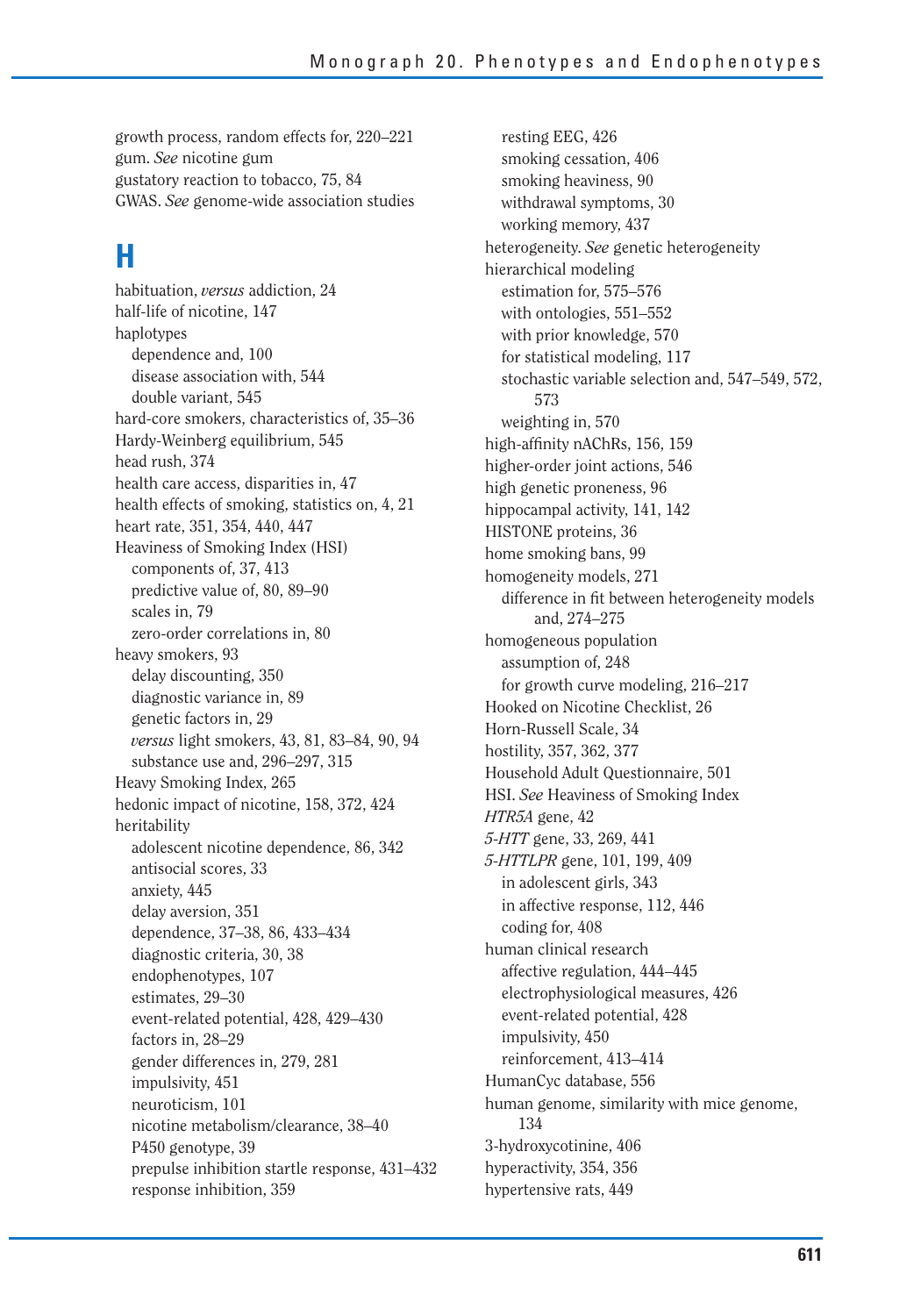#### **I**

IBD (identical by descent), 257, 258 ICD-10 criteria, 80–81, 192 ICR mice, 159, 162, 163 ICSS (intracranial self-stimulation), 372–373, 421 identical by descent (IBD), 257, 258 illicit substances. See substance use; *specific drug* impulse control, 449–452 impulsivity, 348 in attention deficit hyperactivity disorder, 354, 356 clinical research, 433, 450–451 cognitive control and, 112, 378–379 delay discounting with, 349, 350, 449, 450– 452 heritability, 451 measurement of, 450–451 neural incentive system association, 346 preclinical research, 449–450 in response inhibition, 359 incubation effect of initial exposure, 371 independent pathway model, 253 Indiana University Smoking Survey, 223–233 data analysis, 225–226 discussion, 231–233 measures, 224–225 procedures, 224 results, 226–231 individual pathways to mature state, 105, 106 "infectious disease" model, 522 inflammation masking, 145 inhibitors. *See* antagonists inhibitory interneurons, 141, 142 initial exposure response measures, 339 initial sensitivity, 27, 363–364 future research directions, 380–381 innate sensitivity, 364–368 other responses, 373–380 reinforcement, 368–372 rewards, 372–373 innate sensitivity, 364–368 instrumental learning, 158 insurance companies, genetic testing and, 49 integrative model of nicotine dependence, 22, 23 integrative theory of triadic influence, 293 intercept, distribution of, 219, 306, 310 intercept models, initiation-based, 322 intermediate phenotypes, 341, 342. *See also* endophenotypes

*International Statistical Classification of Diseases and Related Health Problems, Tenth Revision*  (ICD-10) criteria, 80–81, 192 interpersonal dynamics, 517, 522–525 interval level, 247 intracranial self-stimulation (ICSS), 372–373, 421 intrathecal administration, 162 intrauterine events, 100 intravenous administration, 146 humans, 415 rodents, 152–157, 410–412 in utero nicotine exposure, 357 inveterate smokers, 87 ion-channel receptors, 143 Iowa gambling task, 350 IRT. *See* item response theory item difficulty, 270 item response theory (IRT), 254 empirical example of, 269–279 *versus* sum score approach, 278

### **J**

Jarvik, Murray, 24 journal publishing requirements, 45–46

# **K**

kinship model, twin studies extended to, 250– 252, 262, 279, 280 *k-*means clustering, 217 knockout mice, 159, 160, 161, 166, 422 Kraepelinian approach to diagnosis, 291 Kyoto Encyclopedia of Genes and Genomes, 561

#### **L**

laboratory-based measurements attention deficit hyperactivity disorder, 356 consumption, 418 endophenotypes, 349–351, 353–354, 357–362 late emergent symptoms, 90–91 latency to first puff, 415 latent class analysis, 80, 92, 98, 248–249, 256–257, 266, 280 latent class growth analysis (LCGA), 218, 226–229, 248–249 latent growth curve (LGC) models, 254–256, 266, 280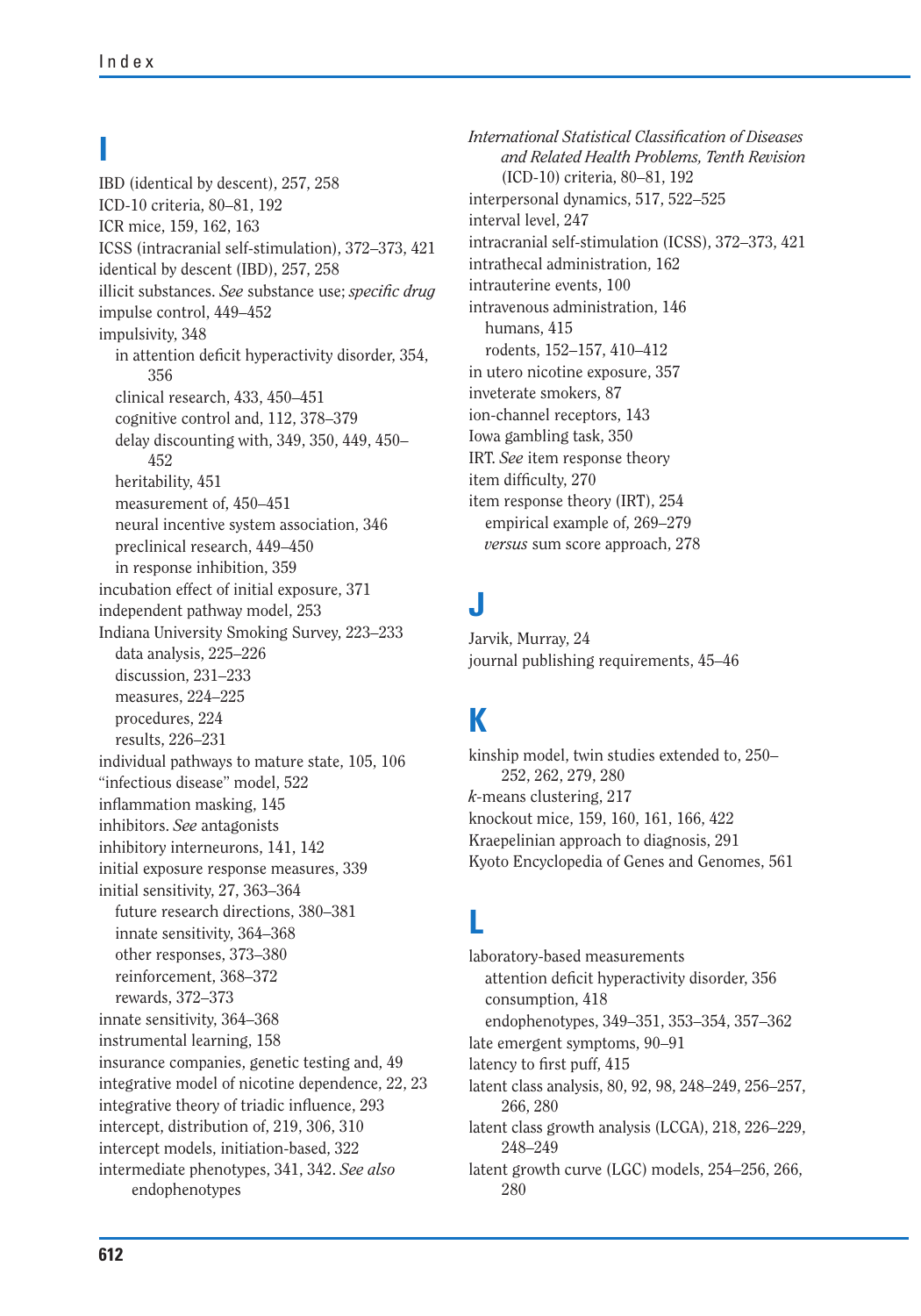association data integrated into, 259 substance-use comorbidity, 306, 308, 321 latent phenotype model, 252, 270 latent profile modeling, 90–91 latent trait, 270 latent variables, 77, 248, 256 substance-use comorbidity, 306, 321, 324 LCGA (latent class growth analysis), 218, 226–229, 248–249 LD (linkage disequilibrium), 543, 545–546 learning associations, 349 learning differences, 158, 169 letter cancellation task, 433 level, in latent growth curve models, 254 Lewis rats, 411, 423 LGC. *See* latent growth curve models liability models, of smoking behavior stages, 264, 280 lifetime regular smoking, definition of, 29 ligand-activated ion channels, 143 light smoking. *See* chippers likelihood-based approaches, in cluster analysis, 217–218 likelihood ratio tests, 310, 312–313 linear growth, assumption of, 255 linear model, 116 linear regression, in structural equation modeling, 248 linear relations, 25 linkage analysis, 257–258, 266–268 candidate gene studies, 32, 40–42, 267–268, 280–281, 589 environmental factors, 258 genome markers, 24, 257–258 nicotine-dependence indices, 40–42 linkage disequilibrium (LD), 543, 545–546 Lister rats, 432–433, 444 lithium-chloride conditioned place aversion, 161 liver cytochrome P-450 enzyme CYP2A6. *See CYP2A6* gene location of smoking, 527 loci segregation, 40 locomotor activity, 369, 422 logarithm of odds (LOD) score, 40–42, 258, 267 logistic regression curves, 91 Long-Evans rats, 411 longitudinal data growth curve modeling of, 218–219, 234 on substance-use comorbidity, 291, 320 Loss of Control subscale, 90–91

low genetic proneness, 96 *LPAAT-delta* gene, 42 lung, nicotine concentration in, 145 lung cancer, predisposition to, 44, 50

### **M**

macrocontextual factors, 509, 514 as moderators, 515–516 macroenvironment proximal indicators, 521–522 macular degeneration, age-related, 46 magnetic resonance imaging (MRI), 351, 439, 456–457 maintenance of dependence, 589 male smokers. *See also* gender differences adolescent, 342, 348 blood pressure changes in, 449 nicotine-dependence factors, 37, 38, 99 *OPRM1* gene in, 419 statistics on, 21 twin studies, 515, 517 manifestations of dependence, 75 Mannheim Study of Risk Children, 199 MAO. *See* monoamine oxidase *MAP3K4* gene, 42 marginalization of smoking, 4, 21 of social groups, 47 marginal nonnormality, 221 marijuana use early pleasurable, 374 tobacco use concurrently with, trajectories of, 296–298 modeling, 304–305 trajectories of, 295–296 marketing direct-to-consumer, 50 Markov chain Monte Carlo (MCMC) methods, 542 masking etiology, 82 masking of causal factors, 74 maternal care, 36 mature subphenotypes, 82, 110–111 maximum acute tolerance, 162, 165 maximum price assessment, 418 McGill University Study on the National History of Nicotine Dependence, 199 MCMC (Markov chain Monte Carlo) methods, 542 mean (centroid) cluster analysis, 217 growth curve modeling, 255 structural equation modeling, 248–249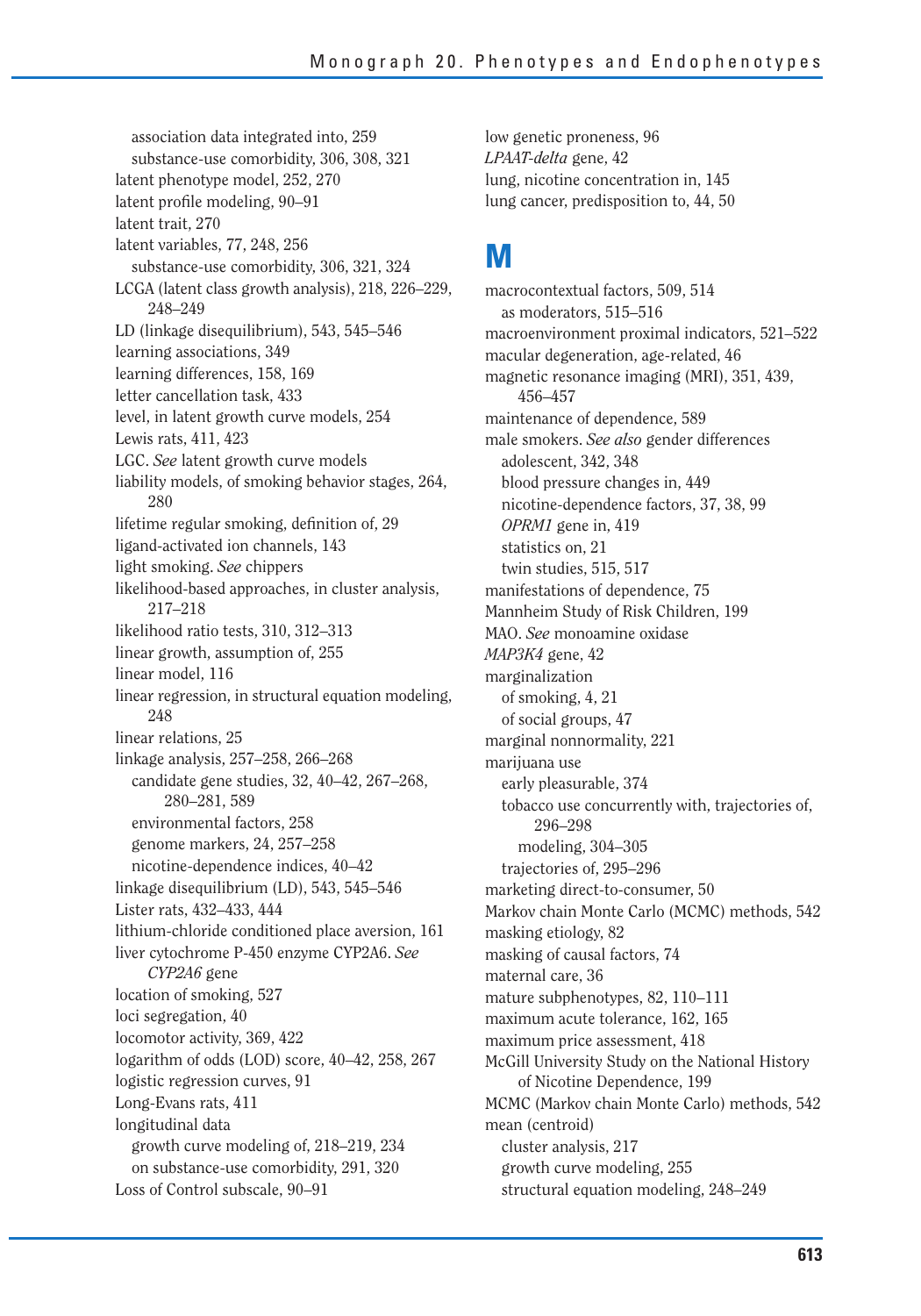measured genetic factors, 4 measurement invariance, 247, 255, 276, 280 mecamylamine, 159 mediation of conditioned place preference, 161 by endophenotypes, 107–108 of nicotine, 160 memantine, 156, 171 memory, 379, 434–438 Mendelian randomization, 118 mesolimbic dopaminergic system, 410, 411 metabolic tolerance, 97 metabotropic glutamate receptor 5 (mGluR5), 156 methodological issues assessment precision, 520 behavioral modeling, 247–248 family-based studies, 521 future research directions, 383–384, 594 genetic modeling, 247–248 innate sensitivity research, 366–368 real-time interaction, 524–525 research limitations, 366–368, 376, 383–384 substance-use comorbidity, 321–323 methyllycaconitine citrate (MLA), 159 mGluR5 (metabotropic glutamate receptor 5), 156 mice. *See* mouse models microchip analysis, 170, 258–259 microcontextual factors, 509, 514 coding of real-time interaction, 524 as moderators, 516–518 microsatellites, 543, 551 microsocial context, quantifying, 522–525 midbrain dopamine circuits, 348, 349 Mid-South Tobacco Family (MSTF), 267 migration levels, 516 Minnesota Nicotine Withdrawal Scale, 446 Minnesota Twin Family Study (MTFS), 196, 260, 360 mirror tracing, 448 misleading claims, 50 misspecification, model, 222 mixed models, developmental trajectories, 215 MLA (methyllycaconitine citrate), 159 model(s) clarification of, 559 searching, 551 selection of, 547 with stochastic variable selection, 549–550, 551–552 model fit, evaluation of, 310, 312–313

modeling. *See also specific types of modeling* phenotype (*See* phenotype modeling) with prior knowledge, 570 selection algorithm, 577–578 uncertainties in, 546, 547, 549 model misspecification, 222 moderation of relationships, 248 modified pairwise interaction, 545 modulation dopamine receptors, 156 nicotine rewards, 160 molecular genetic studies, 266 of adolescent smoking, 198–199 analytic framework for, 257–259 Monitoring the Future project, 299, 304 monoamine oxidase (MAO) in anxiety disorders, 353 neuroticism and, 351 in neurotransmitter breakdown, 540 monoamine oxidase *(MAOA/MAOB)* gene, 269 mood effects, 373–376, 380–381 in ATBC analysis, 497 measures of, 372 of nicotine, 366 Mood Form of Diener and Emmons, 374–375, 446 morning smoking. See time to first cigarette morphine, as nicotine substitute, 153 Morris water maze, 435 mortality statistics, 4, 21 motivational mechanisms, 84, 403, 408 reinforcement, 410–420 rewards, 420–424 Mouse Genome Informatics database, 150 mouse models, 134–135, 418 adolescent exposure, 194–195 behavioral changes, 151–157 future research directions, 168–172 nicotine administration, 145–149 nicotine dependence, 149–151 nicotinic receptors, 135 customizing, 141–143 functional diversity of, 136–141 molecular biology of, 136 nicotine as agonist/antagonist, 143–144 upregulation, 144–145 reward, 157–161 startle inconsistency, 444 strains, 134 (*See also* strain-specific differences; *specific strain*) research options with, 592 selection of, 150–151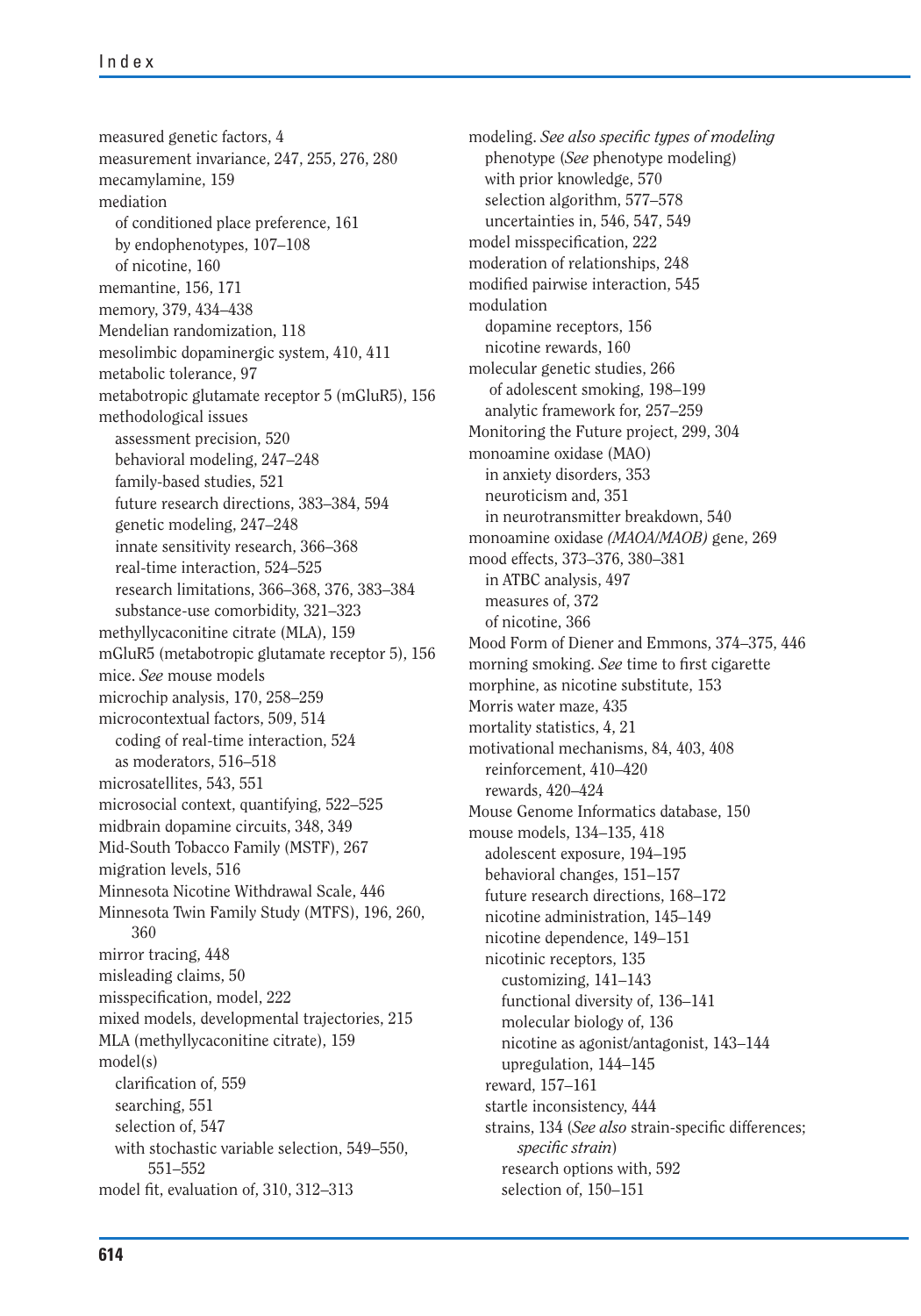tolerance, 162–168 mouse-rat differences, 150 movies, smoking in, 7, 20, 523 MRI (magnetic resonance imaging), 351, 439, 456–457 MSTF (Mid-South Tobacco Family), 267 MTFS (Minnesota Twin Family Study), 196, 260, 360 multidimensional measures, of nicotine dependence, 81–86 multifinality, 191 multilevel analysis, difficulties of, 248 multiple trajectories, developmental, 191–202, 232–234 multivariate analysis developmental trajectories, 215 latent growth curve models, 255 substance-use comorbidity, 315–316, 321 twin studies, 262–263 multivariate factor model, 252–253 multivariate normal distribution in growth curve models, 255 in structural equation modeling, 249 multivariate normality, within-class, 221, 233 mu opioid knockout mice, 422 mu opioid receptors in conditioned place preference, 160 in nicotine replacement therapy, 407 reward mediation, 419 in tolerance, 167, 168 muscarinic acetylcholinergic systems, 166, 168 muscarinic receptors in aging, 170 blockading, 140–141 metabotropic, 136 muscle tension, 377–378 mutations rate predictions, 554 for tolerance, 166 Muthén, Bengt, 218

#### **N**

nAChRs. *See* nicotinic acetylcholine receptors Nagin, Daniel, 218 naloxone, 160 nasal spray. *See* nicotine nasal spray National Cancer Institute, 498 National Center for Biomedical Ontology (NCBO), 561

National Comorbidity Study, 445 National Health and Nutrition Examination Survey (NHANES III), 487, 494, 500–503 National Institute of Mental Health Diagnostic Interview Schedule (DIS), 81, 501 National Institute on Drug Abuse Genetics Consortium, 43 National Institutes of Health, 531 National Longitudinal Study of Adolescent Health (Add Health), 197–198, 261, 517 National Survey on Drug Use and Health, 93 N-back task, 436 NCBO (National Center for Biomedical Ontology), 561 NDSS. *See* Nicotine Dependence Syndrome Scale NEAD (Nonshared Environment in Adolescent Development) Project, 509, 524–525 Netherlands Twin Register, 262 Netherlands Twin Study of Anxious Depression (NETSAD), 266–267 network models, 554, 556–558 neural analysis, 349–351, 353–354, 357–362 neural incentive system, 346 neural networks modeling, 340–341 neural substrata, associated with tolerance, 162 neural systems, candidate, 343–346 neurexin 1 *(NRXN1)* gene, 43 neurobiological analysis, 348 neurobiological dependence pathways, 43 neurobiological systems, 344 neuroendocrine response, to stress, 354 neuroimaging, 360, 379–380 neuropeptide systems, 159, 160 neuroprotection, 170 neuroticism, 101, 351–353 neurotransmitter systems in chronic tolerance, 166–167 in conditioned place preference, 159–161 New England Family Study, 526 NHANES III (National Health and Nutrition Examination Survey), 487, 494, 500–503 nicotine administration of (*See* administration) age-related response differences, 194–195 as agonist/antagonist, 143–144 anti-inflammatory effects of, 148–149 anxiogenic effects of, 168 behavioral changes from, 151–157 bioavailability of, 7, 20 enforcement timing, 369 in free-base form, 148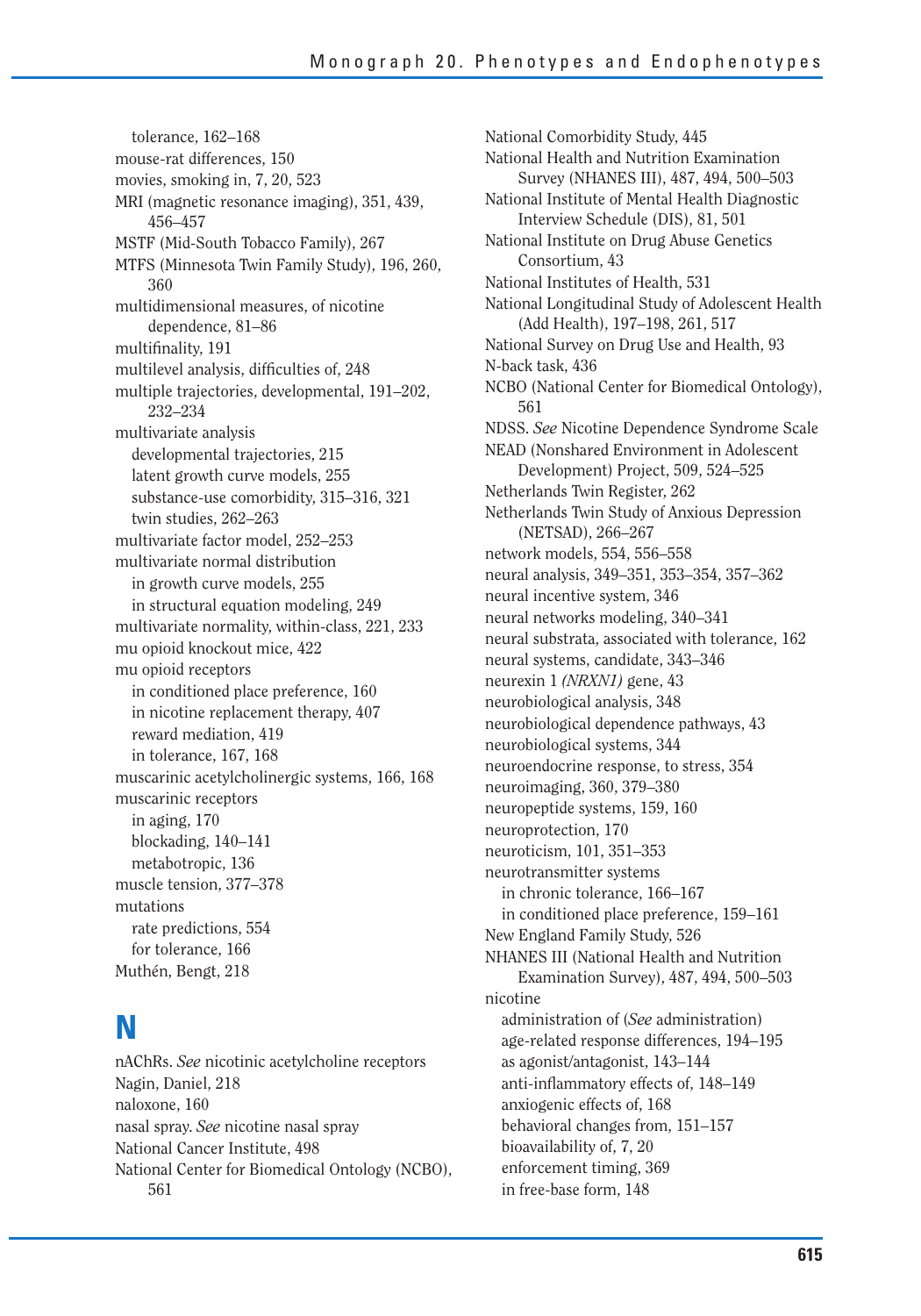frequency of use, 4, 21, 369–371, 413, 420 hedonic impact of, 158, 372, 424 neuronal activity induced by, 43 physical changes from, 162 pre-exposure risk (*See* pre-exposure risk) pretreatment, 420 reinforcement (*See* reinforcement) rewards and (*See* reward) tolerance (*See* tolerance) nicotine aerosols, 147 nicotine-binding sites, 135, 144 nicotine choice, 369 nicotine choice procedure, 416, 419–420 nicotine cigarette choice paradigm, 419 nicotine clearance dispositional tolerance, 162, 164, 168 genetic factors in, 39–40, 539 nicotine dependence, 20–22, 149–151 in adolescence (*See* adolescent nicotine dependence) concurrent with substance use (*See* substanceuse comorbidity) construct refinement, 25-27 craving associated with (*See* craving) crosscutting issues, 595–596 developmental pathways in, 589 distal measures of (*See* distal measures) endophenotypes in, 409, 453 epidemiological concepts, 31–37 future research directions, 455–457 heritability of (*See* genetic factors; heritability) historical perspective of, 22–25 inference of, 77 mouse models of (*See* mouse models) phenotype (*See* phenotype(s)) progression research, 592 psychiatric disorders correlated with, 98 risk with, 375–376 smoking compared with, 87 *versus* tobacco dependence, 75 treatment of (*See* smoking cessation) understanding of, 588–596 nicotine-dependence measures, 26, 28, 37–45, 73, 78, 79 adolescents, 192, 230–231, 264 example of, 225 invariance, 276, 280 Nicotine Dependence Syndrome Scale (NDSS), 82–84 abbreviated, 500

as assessment tool, 405 subscales of, 90 in TUS-CPS analysis, 498 nicotine deprivation memory deficits, 436 nicotine gum as consumption assessment, 415 effect on EEG activity, 426 in memory effects, 435 *versus* placebo, 370 nicotine metabolism association analysis of, 268 catabolism of, 149 CPD variation and, 34 *CYP2A6* gene in, 39–40, 149, 342, 406, 418 in dependence risk, 22, 342 in ontology example, 562–569 pathway, 556 nicotine nasal spray aversion with *DRD4\*7-*repeat allele, 376 as consumption assessment, 415 in current smokers, 374 memory effects of, 435–436 *versus* placebo, 369–370 pleasurable responses to, 373 nicotine patches effect on EEG activity, 426 in memory effects, 435 on nonsmoking adults, 377 Nicotine Pharmacokinetics Ontology (NPKO), 539, 561, 571 nicotine replacement therapy (NRT), 406. *See also* smoking cessation nicotinic acetylcholine receptors (nAChRs), 134 association analysis, 268 as attention factor, 362 beta2-subunit *(CHRNB2),* 268 binding to, 588 blockading, 140–141, 143–144 chromosomal regions, 43, 44, 50 in chronic tolerance, 166–167 coding for, 408 customizing, 141–143 desensitization of, 146 fast-ionotropic, 136 functional diversity of, 136–141 high-affinity, 157 illustration, 409 as impulsivity mediator, 449 inactivation of, 143 inferences from, 152–153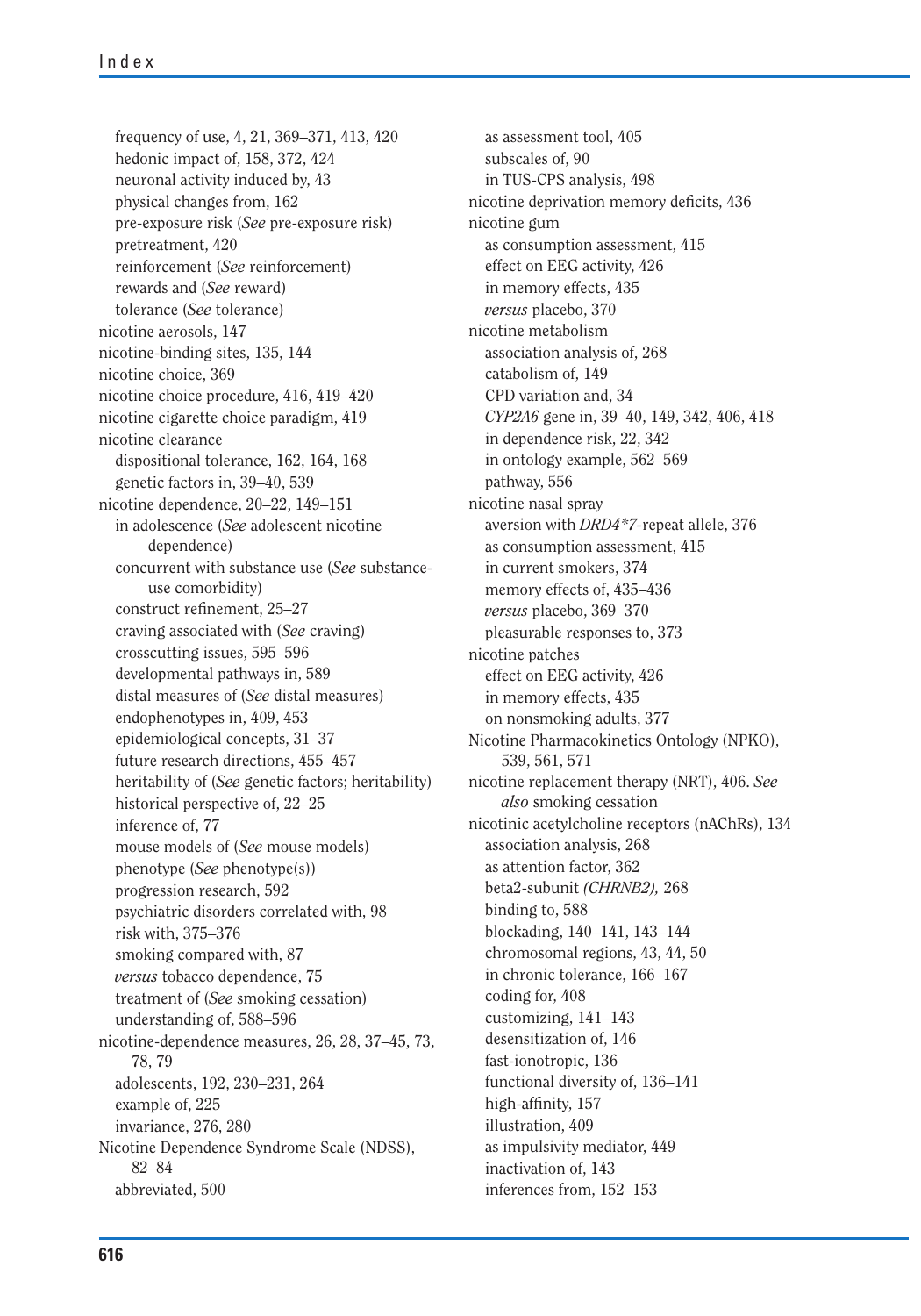initial sensitivity response with, 376–377 molecular biology of, 136 in nicotine binding role, 406–407 in nicotine dependence, 411 structure of, 136–138, 138 tissue-specific responses, 71, 133 in tolerance, 168 upregulation of, 135, 144–145, 588 nicotinic receptor subunits, 136–140 *CHRNA5/CHRNB3* genes, 342 composition of, 139 functional variants of, 140 limiting expression, 141–143 structure of, 136, 137 nimodipine, 162, 167, 168 nitric oxide, in conditioned place preference, 161 7-nitroindazole, 161 *N*-methyl-D-aspartic acid (NMDA) glutamate receptors, 156 NMRI outbred mice, 154, 412, 430 nomological net, 76 noncoding DNA sequences, 554 nonlinear growth curves, 255 nonnicotinic systems, 166 nonnormality, 221 Nonshared Environment in Adolescent Development (NEAD) Project, 509, 524–525 nonsmokers (abstainers) characteristics of, 22 inclusion *versus* exclusion of, 222–223, 235, 323 nicotine patches, 377 Northern California Twin Registry, 539, 540 novelty seeking, 155–156, 199, 348–349 by adolescents, 27 nasal spray use in, 373 neural incentive system association with, 346 in substance use, 292–293, 348–349 NPKO (Nicotine Pharmacokinetics Ontology), 539 NRT (nicotine replacement therapy), 406. *See also* smoking cessation *NRXN1* gene, 43 *NRXN3* gene, 43 nutritional cancer prevention, 497

### **O**

OBO (Open Biomedical Ontologies), 560 OBO-Edit, 561 OBO Foundry project, 560 OBO Relation Ontology, 561

observed variables, in structural equation modeling, 248 occurrent, 541, 559 oddball stimulus, 429 olanzapine, 456 ontologies, 539–541 definition of, 541, 559 development process, 560–562 discussion of, 570–574 methods, 541–543, 550–562 nicotine metabolism, 562–569 statistical approaches, 543–550 Ontology Web Language (OWL), 561 Open Biomedical Ontologies (OBO), 560 Open Source software, 561 *OPRM1* gene, 409 coding for, 408 gender differences in, 419 in nicotine replacement therapy, 407 in smokers, 423 support interval proximity, 42 oral administration, 147–149, 172, 412–413 oral mucosa exposure to nicotine, 148 ordinal data, analytical framework for, 247, 255 osmotic minipump, 147 outcomes of dependence, 75 outliers, controlling for, 281 OWL (Ontology Web Language), 561 oxotremorine, 166–167

#### **P**

P3 amplitude, 294 panic disorder, 353 PANTHER Pathways databases, 556, 561 parent(s) educational level of, 519 twin studies extended to, 251, 262, 279, 280 parental monitoring, as smoking counterforce, 22 parental smoking adolescent smoking and, 196–197, 200, 262, 346 behavioral modeling of, 246 nasal spray non-response, 377 smoke-free home with, 523 socialization effects from, 517 parenting behavior, 342 partition variation, 270, 280 passive avoidance, 435 patch. *See* nicotine patches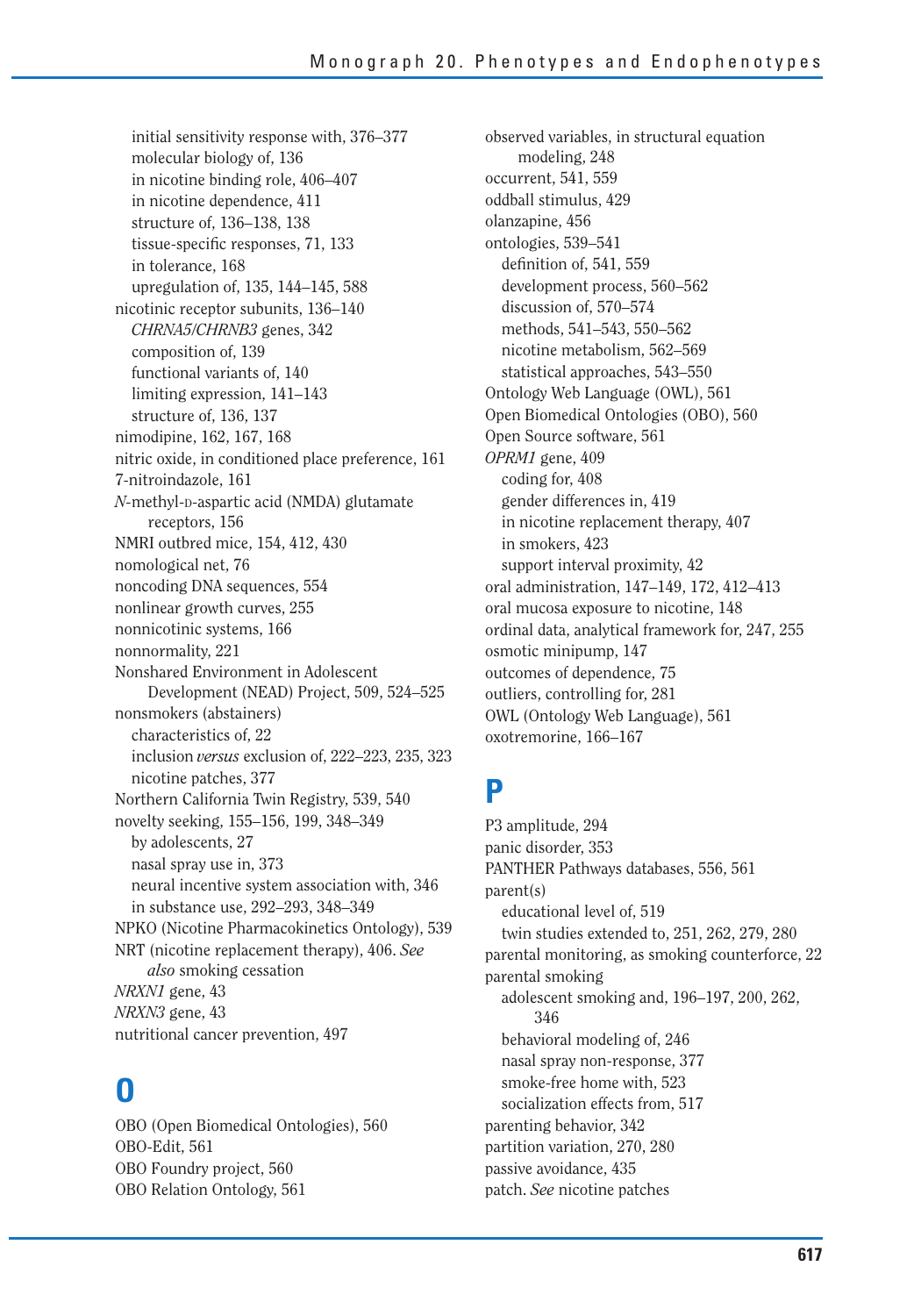path diagrams, in structural equation modeling, 248–250 pathogen modeling, 100–101, 103 PATO (Phenotype and Trait Ontology), 560, 571 Pavlovian learning, 158 PBT (problem behavior theory), 198, 292–294, 322 PDAs (personal digital assistants), 525–527 peers as influence, 100, 346, 517 as smoking predictors, 523 peer smoking, effect on adolescent smoking, 197 penetrance, incomplete, 31 peripheral nervous system (PNS), 344, 348 P50 ERP, 427–428 persistence drug use, 417–418 negative affect with, 447 smoking (*See* smoking persistence) personal digital assistants (PDAs), 525–527 personalized health care, 49–50 person factors, 97–99 PET (positron emission tomography), 439 P300 event-related potential (ERP), 359–360, 429–430 P450 genotype, 39 pharmacokinetics, 37, 39, 118, 149, 542, 590 pharmacokinetics ontology, 539, 561, 571 phenotype(s) assays, 83 association of, 33 behavioral, 171, 492 characteristics of, 109 components, 341 developmental progression of, 74 effects of variables on, 553 as endophenotypes, 5, 33–34 environmental, 34–36 framework, 27–31 genetic mapping, 96–103 genetic variants to, 102 genotyping and, 560–562 heterogeneity, 341 intermediate, 341, 342 (*See also* endophenotypes) of mouse strains, 150 pathways, 23, 590 as points in smoking trajectory, 490 research pitfalls, 489 stages, 109

substance-use disorders, 316–318, 321, 324 Phenotype and Trait Ontology (PATO), 560, 571 phenotype modeling, 487, 488–492 examples, 493–503 methods, 492–494 summary, 503–505 phenotypic assortative mating, 251 phenotypic cultural transmission, 251 phenotypic research, 105–106 analytic strategies, 113–118 causal paths, 107–110, 111–113 caveats, 110–111 summary, 118–119 phenylthiocarbamide (PTC) haplotype, 84 phosphatase and tensin homolog *(PTEN)* gene, 269 physical aggression, 357 physical responses to nicotine, 169 symptoms, 26 in tolerance, 162–163, 164–165 physiological measures of response reward, 351 physiological startle. *See* startle response physiology of affect, 377–378 of behavioral traits, 344, 345, 346 Pittsburgh Youth Study, 214 placebo, *versus* nicotine, 369–370, 420 placenta, 145 plasma nicotine levels with IV injection, 146 tissue nicotine levels compared with, 145 in tolerance studies, 163–164 pleiotropy, 32, 47–50 PNS (peripheral nervous system), 344, 348 point mutation, 444 policy interventions, 34–35 polymorphisms, 553–554. *See also* single nucleotide polymorphism associations with, 116 different priors for, 571 in dopamine reward pathway, 342 emphasis within genes, 547 investigation of, 546–547 numerous, challenges of, 546–547 perturbations from, 554 trait variation effect of, 549 PolyPhen (polymorphism phenotyping), 554 polysubstance use, 43, 296 population frequency of genetic factors in, 86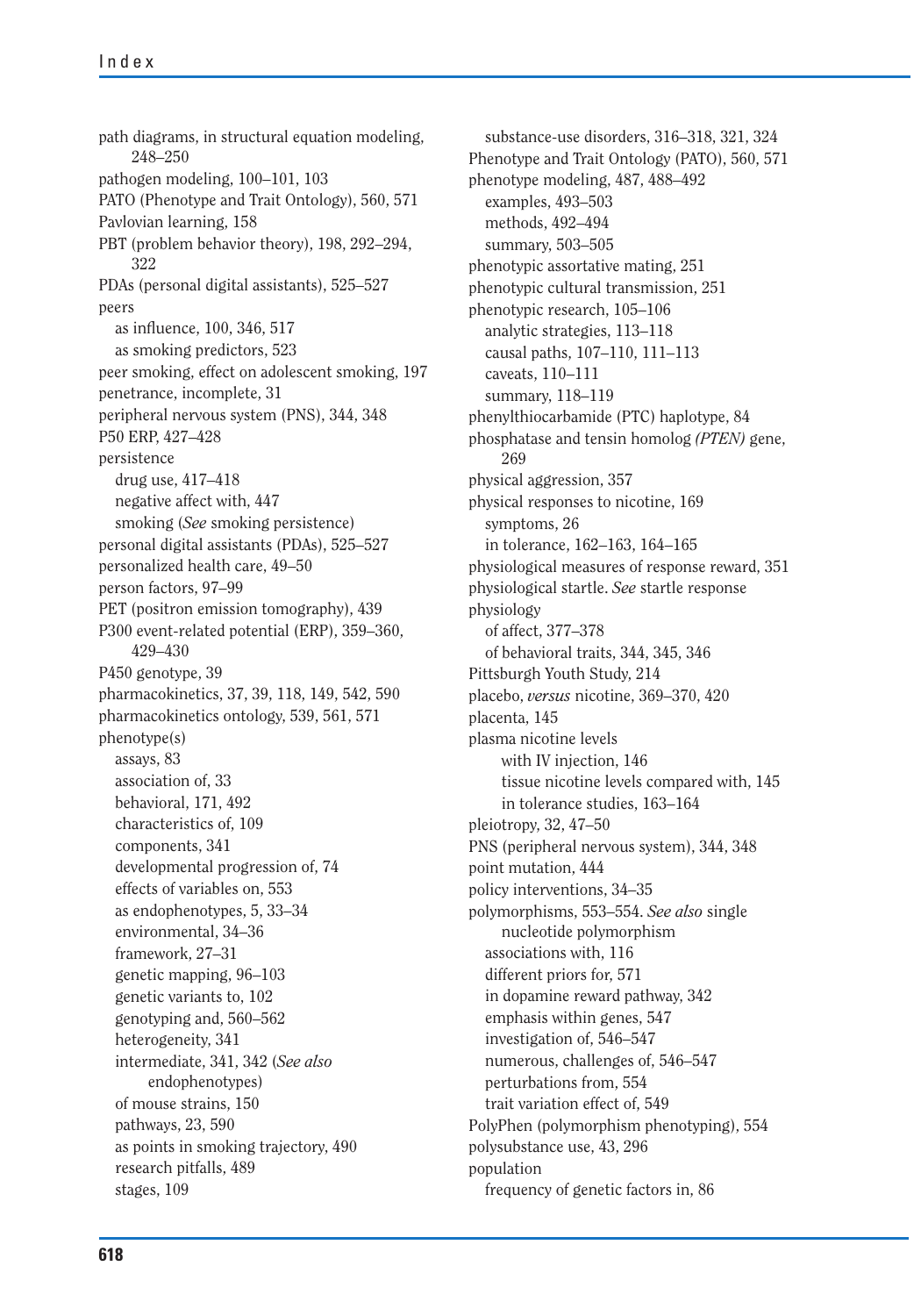for growth curve modeling, 216–217, 234 homogeneous, assumption of, 248 in latent class analysis, 256 response distribution in, 370, 373, 376–380 in structural equation modeling, 248–249 population heterogeneity, 217 estimating, 218, 221–222 Positive and Negative Affect Schedule, 374–375, 446 positron emission tomography (PET), 439 postural hypotension, 449 PPI (prepulse inhibition), 378, 403, 430–432 preclinical research. *See also* animal studies; mouse models affective regulation, 443–444 electrophysiological measures, 425–426 event-related potential, 427–428 impulsivity, 449–450 reinforcement, 410 rewards, 421–423 precursors, class III phenotypes as, 30 predictive validity of genetic testing, 50 of primary motives scales, 90–91 pre-exposure risk, 339, 340. *See also* smoking initiation and progression risk endophenotypes, 340–347 future research directions, 381–385 initial sensitivity endophenotypes (*See* initial sensitivity) preproenkephalin knockout mice, 160, 422 prepulse inhibition (PPI), 378, 403, 430–432 price-demand curve, 417 pricing, of tobacco products, 20, 21, 520 primary motive scales, as predictors, 90–93 prior covariate specification, 570–571 prior knowledge, ontologies and, 553–562 PR (progressive ratio) measures, 417–418, 420, 454 probability discounting, 450–451 problem behavior theory (PBT), 198, 292–294, 322 problem use, 196, 198, 263, 294 Profile of Mood States, 374–375, 446 programmed lapse procedure, 454 progression to smoking, 491 progressive ratio (PR) measures, 417–418, 420, 454 Project on Human Development in Chicago Neighborhoods, 520 "proof of concept" analyses, 493, 494

protective factors in adolescents, 343 *versus* vulnerabilities, 87, 114 protein sequence data, 561 protobacco advertising, 7, 20, 30, 348 prototypes, of nicotine-dependence research, 27–28 proximal indicators, 509 proximal influence, 519–522 proximal measures *versus* distal measures, 516 of social context, 518–527 psychiatric comorbidity, 81, 98–99 with *DSM-IV* dependence, 26, 81 empirical examples of, 496, 502 resolving, 115 psychiatric genetics research, 25, 27 psychoactive alkaloid, 22 psychological traits approach-related risk, 346–349 avoidance-related risk, 351 control-related risk, 354–357 psychometric common factor model, 252 psychopathology developmental, 191–202, 292–293 indices, 32 physiological basis of, 344 substance use and, 292–293, 304 psychophysiological responses to acute stressors, 448–449 craving, 440 psychosocial factors in adolescent nicotine dependence, 195 in adolescent smoking initiation, 200, 202, 211 PTC (phenylthiocarbamide) haplotype, 84 *PTEN* gene, 269 public health messages, 47 public health outcomes, 492 public settings, smoking in, 4, 20–21 putative endophenotypes, 341

### **Q**

QSU (Questionnaire on Smoking Urges), 439 QTL (quantitative trait locus), 258 quantitative genetic models, 512, 522 quantitative trait locus (QTL), 258 quantity smoked measures, 28 Questionnaire on Smoking Urges (QSU), 439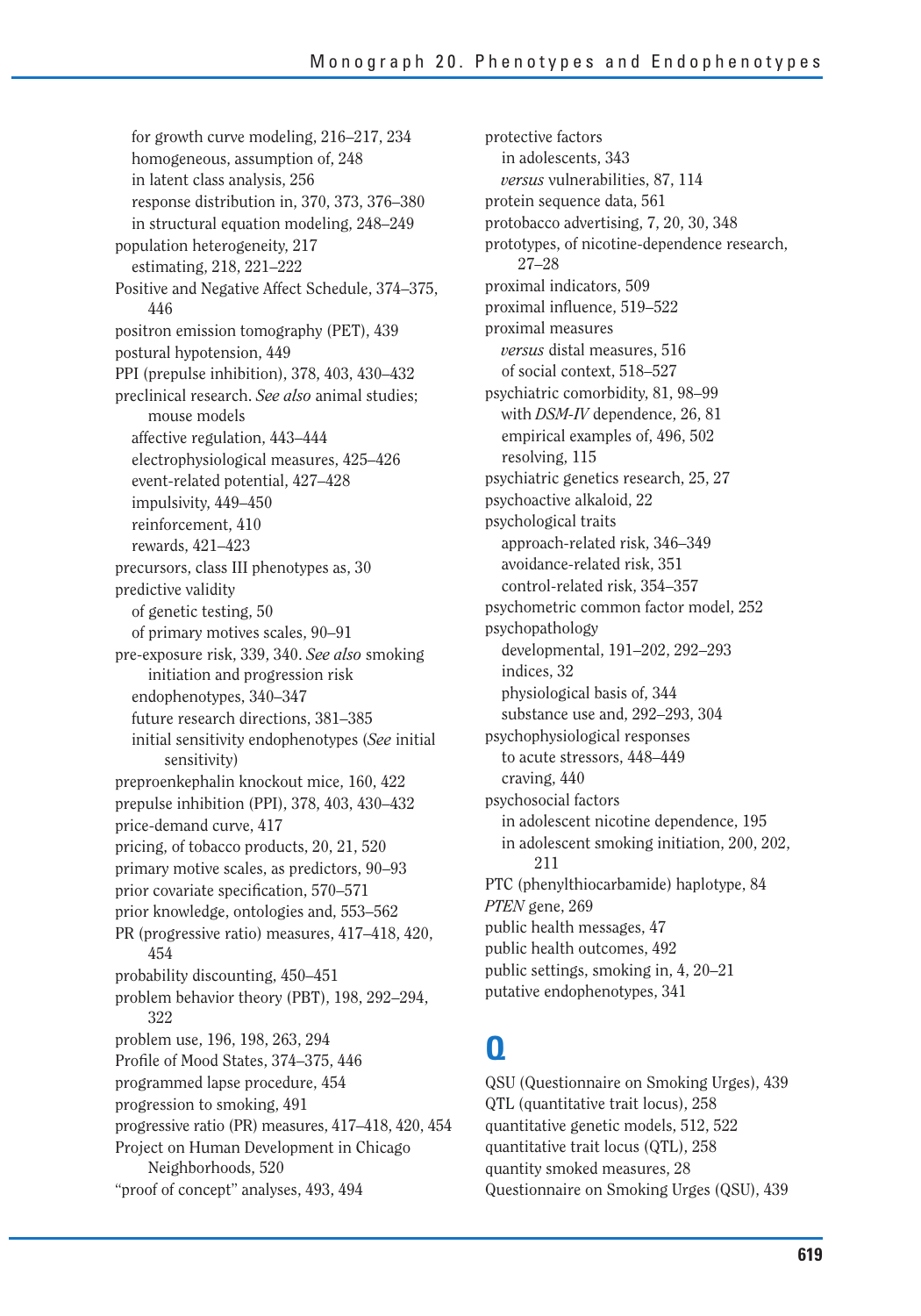# **R**

racial background, 439. *See also* African Americans racism, associated with genetic information, 47 random effects, 216 within-class, 220–221, 233 rapid-decision context, 358 Rapid Visual Information Processing (RVIP) task, 433 rat models adolescent nicotine exposure in, 194–195 alcohol/nicotine correlation, 369 conditioned place preference in, 423 self-administration of electrical stimulation, 421 sensitivity in, 364 strains, 411 (See also specific strain) Reactome, 561 real-time contexts, 526 real-time interaction, 524–525 recall, 379 receptor heterogeneity, 139 recovery, from acute tolerance, 162 regression models, 248, 542, 543, 550–551, 572 regular smoking definition of, 29 genetic factors in, 29–30 reinforcement, 151–152, 155–156, 366–372, 380 alternative, 417 in cognitive control, 349 enhancing, 413 genetic influences in, 418 in initial sensitivity, 368–372 measurement of, 414–420 motivational mechanisms, 410–420 secondary, 411, 413 relapse environmental influences in, 95 physiological basis of, 588 predictors of, 77, 413, 434, 442, 444–445 time to first cigarette as predictor of, 80, 89 relations between entities, 541, 559, 560 relative measurements, 571 reliability. *See also* test-retest reliability of developmental trajectory research, 234 of nicotine-dependence measures, 26, 79–80 recall, 26–27 reliability coefficients, 79 religiosity, adolescent smoking and, 198

repeated-measures data, developmental trajectories, 215, 222 replication, of gene-nicotine dependence associations, 45–46 research findings, communication of, issues in, 45–50 research limitations adolescent smoking, 367 adult smoking phenotype, 190 ATBC analysis, 497, 504 behavioral measures, 104 cue-induced craving, 456 data, 572 distal measures, 103 *DSM,* 103 extreme groups, 114–116 methodology, 366–368, 376, 383–384 NHANES III analysis, 503–505 nicotine-dependence measures, 103–104 Nicotine Dependence Syndrome Scale, 84 retrospective reporting, 367 self-report measures, 367 smoking cessation research, 454–455 statistics modeling, 570 tobacco dependence assessments, 95 TUS-CPS analysis, 500, 504 twin studies, 279–280 Wisconsin Inventory of Smoking Dependence Motives, 85–86 residual familial factors (F), 258 residual item variances, 270 respiratory sinus arrhythmia (RSA), 361 response inhibition, 358–359 resting EEG activity, 425–427 retail tobacco outlets, 520, 521 retrospective reporting limitations, 367 reward, 157–161 definition of, 349 for depressed smokers, 352 future research directions, 454–455 immediacy over magnitude, 348, 349 in initial sensitivity, 372–373 measurement of, 351, 366, 372–373, 380, 423–424 modulation of, 160 motivational mechanisms, 420–424 mu opioid receptor mediation, 419 preclinical studies, 157–161, 372–373, 421–423 signaling, 350 reward and pleasure pathways, 22 reward-discounting tasks, 350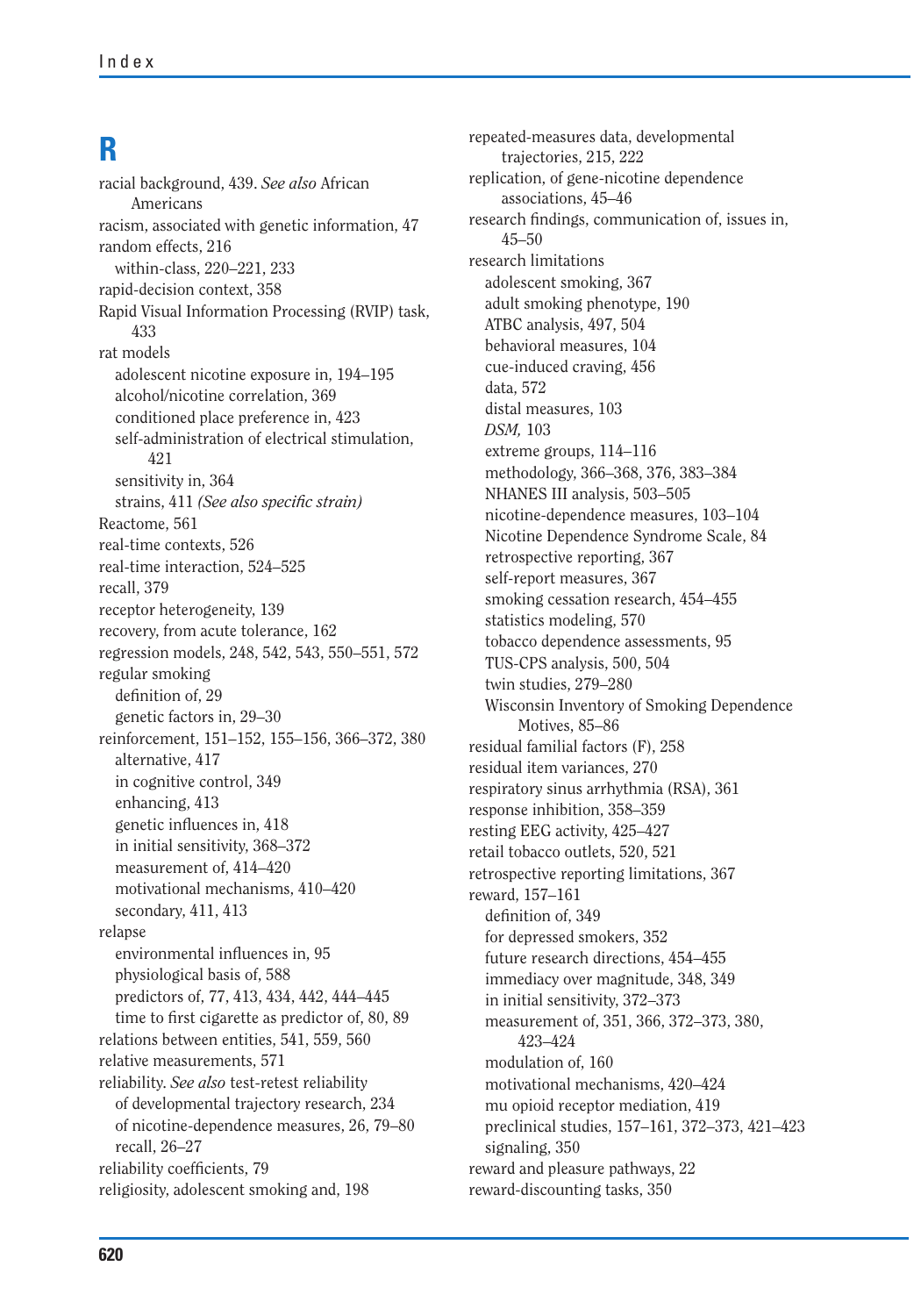rimonabant, 160 risk. *See also* pre-exposure risk; smoking initiation and progression risk age-specific, measurement of, 35 approach-related, 339, 346–349, 362 avoidance-related, 339, 351–354, 362 control-related, 339, 354–357, 362 cumulative, measurement of, 35 disease, 541, 550 with nicotine dependence, 375–376 nicotine metabolism and, 22, 342 risk factors adolescent smoking initiation, 211–212, 232, 350, 433 substance use, 306, 340 risk-taking behavior, by adolescents, 195, 199 RNA analysis, 142 rodent models. *See also* mouse models; rat models; *specific strain* adolescent nicotine exposure, 194–195 adolescent sensitivity, 371 intravenous self-administration, 410 nicotine effects, 368, 435 strain-specific differences, 418 RSA (respiratory sinus arrhythmia), 361 *\*RS578776* subunit gene, 43 *\*RS16969968* subunit gene, 43 Russell, M.A.H., 24 RVIP (Rapid Visual Information Processing) task, 433

# **S**

saccharin, 148, 154, 159 S allele, 112, 113 sample size/followup in ATBC analysis, 497 for developmental trajectory research, 234 in TUS-CPS analysis, 498 saturated model, 547 SBML (Systems Biology Markup Language), 561 schizophrenia, 428, 443 secondary criteria of nicotine dependence, 76, 77 secondary motives scales, 92–93 secondary reinforcement, 411, 413 secondhand smoke, 20, 246 second-stage mixture model, 572 self-administration ad libitum (ad lib), 415–416, 419 genetic effects on, 146

intravenous, 146, 152–157, 410–412 oral, 412–413 self-control, in children, 344 self-insuring firms, 49 self-report measures of affect, 446–447 components of, 79 of craving, 439–440 ecological momentary assessment in, 525 limitations of, 367 SEM. *See* structural equation modeling semi-Bayes approach, 549 semistructured paradigms, 524 Sensation Seeking Scale, 377 sensitivity of measurements, 341 modeling, 363–364, 364 periodic, 96 sensitivity analysis, 570 sensory measures, 403 Sensory Questionnaire, 423 sequential process model, of substance-use comorbidity, 304 serotonin association analysis, 268–269 genetic variation in, 343 metabolism of, monoamine oxidase in, 353 regulation of, 540 smoking cessation and, 407 SES. *See* socioeconomic status seven-point Likert scale, 372 shared environment effects in adolescent smoking, 197, 260–261, 264, 280 twin studies, 251, 280 Shiffman-Jarvik Withdrawal Scale, 440 Shiffman Nicotine Dependence Syndrome Scale. *See* Nicotine Dependence Syndrome Scale sibling(s) IBD configurations for, 257–258 smoking epochs of, 531 as smoking predictors, 523 socialization studies, 517 twin studies extended to, 251, 262, 279, 280 Sibling Partners Study, 526 sickle cell discrimination, 47 side effects from drinking-water administration, 172 from intravenous administration, 146 SIFT (Sorting Intolerant From Tolerant) procedure, 554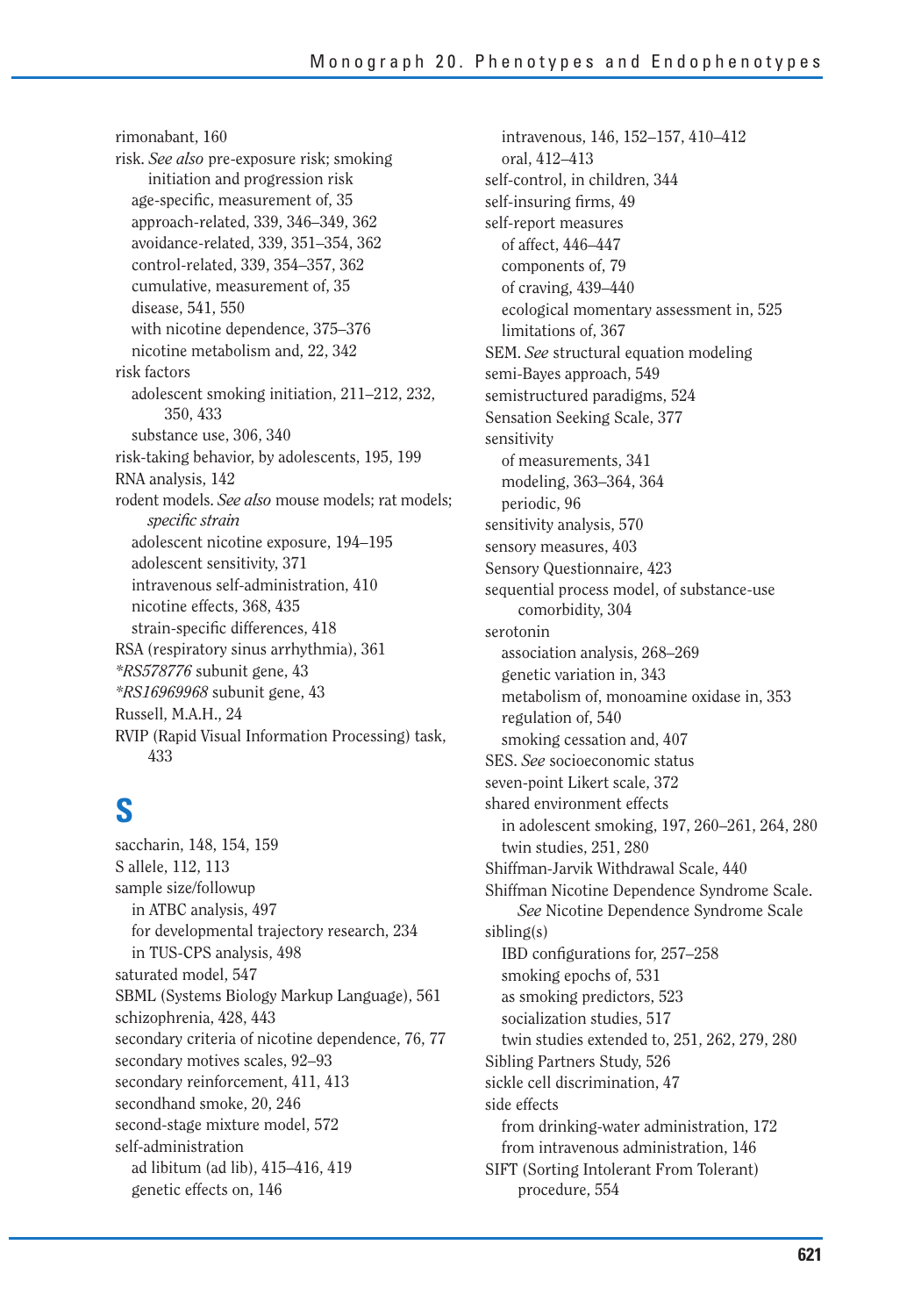simultaneous effect of genes, 32–33 single-factor dependence, 79n single-factor structure, 81 single-group growth curve model, 219 single nucleotide polymorphism (SNP) candidate gene variants, 25 disease association with, 544 genotyping, 43, 257–259 nonsynonymous coding, 554 as reflection of underlying effects, 546 relationships over candidate genes, 545 relevance of, 570 in whole-genome research, 4 situational dependence, 27 six-class solution, example of, 227–228 skin conductance, 354, 377–378 skin temperature, 440 *SLC6A3* gene, 198 *SLC6A4* gene, 32, 101, 112, 113 sleep problems, in children, 357 slope distribution of, 219 factor loading and, 275–276 in latent growth curve models, 254, 306, 310 129S6 mice, 430 SMOFAM (Smoking in Families Study), 267 smoke-free laws, 520 smoke-free settings, 20, 30, 523 smokeless tobacco, 147 smokers, characteristics of, 22 smoking bans on, 99 decline in, 20 developmental phenotypes (*See* adolescent developmental trajectories) first experience with (*See* initial sensitivity) frequency of, 369–371, 413, 420 during illness, 79, 80 nicotine dependence compared with, 87 quantitative genetic model and, 512 status, 28 transition levels, 42–43, 488–490 smoking cessation age-related changes in, 170 barriers to, 4–5, 46 *CHRNB2* gene in, 407 commercial testing, 50 comparison groups changes, 493 data sets in, 493–494, 494 definition of, 492

delay discounting factor in, 350 demand for, 21 difficulties of, 97 drugs for, 160 failures in, 44–45 FTND predictions of, 80 future research directions, 454 gender differences in, 38 heritability in, 406 monoamine oxidase decrease during, 351 research limitations in, 454–455 serotonin pathway and, 407 subthreshold pretreatments, 162 success predictors, 81, 89, 413, 434 symptoms of, 447 tailored, 48 smoking index variable, 30 Smoking in Families Study (SMOFAM), 267 smoking initiation, 31, 42 adolescent (*See* adolescent smoking initiation) assessment of, age effects in, 279, 322 definition of, 29 gender differences in, 267 linkage analysis of, 267 *versus* persistence, 406 smoking initiation and progression risk, 346, 491. *See also* pre-exposure risk approach-related, 346–349 avoidance-related, 351–353 control-related, 354–357 endophenotypic measures, 349–351, 353–354, 357–362 future research directions, 362–363 smoking level measurement of, example of, 224–225 substance-use comorbidity and, 308, 322 smoking pattern, factor analysis of, 265 smoking persistence, 29, 30, 406 definition of, 29 early-onset smokers' risk for, 200, 212–213, 230–231 smoking topography devices, 415, 418 SNP. *See* single nucleotide polymorphism social context, 509, 510–511 adolescent smoking, 193, 198 behavioral genetics in, 514–518 future research directions, 527–532 proximal measures of, 518–527 rationale for, 511–514 substance use, 294–295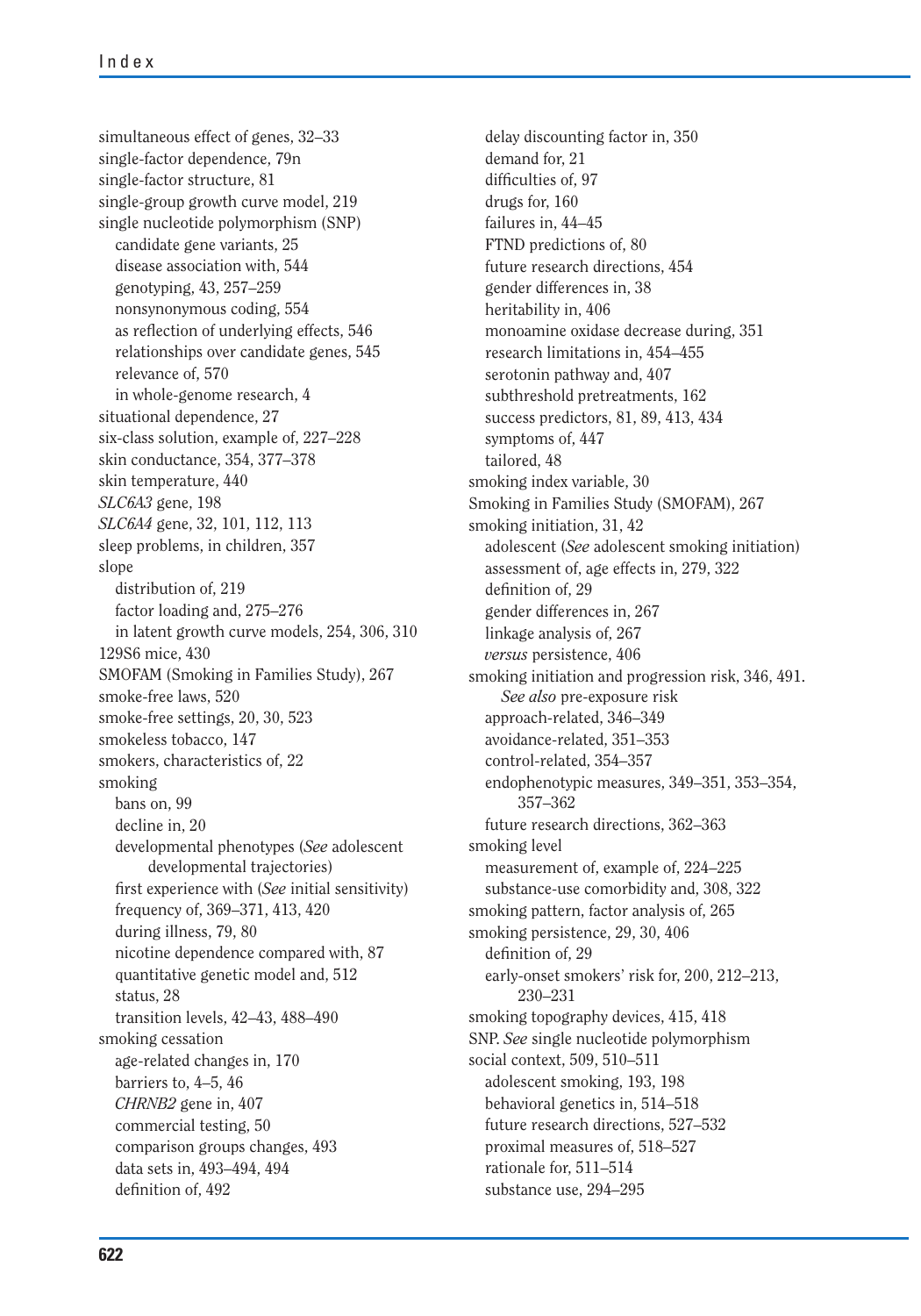social development model, 293 socioeconomic status (SES) adolescent smoking and, 232 distal to proximal influence,  $519-522$ of hard-core smokers, 35 nuanced approaches to, 519–520 socioregional influences, 515-516 "softening" of smoking, 193 software association analysis, 259 item response theory, 270 linkage analysis, 258 ontology, 561, 562 Sorting Intolerant From Tolerant (SIFT) procedure, 554 SourceForge Web site, 562 species-specific responses, 134 specific-factor models, of substance use, 306–307, 315–316 speed congenics, 151 spinal cord minipumps, 163 spouses, socialization effects from, 517 Sprague-Dawley rats, 411, 431, 432–433 stage models, developmental trajectories, 233 startle-probe measures, 113 startle response as affective response, 447–448 in humans, 377 increases in, 444 prepulse inhibition of, 378, 403, 430–432 test-retest reliability of, 446–447 state laws, against genetic discrimination, 49 static clustering, *versus* dynamic clustering, 219–220, 232 statistics approaches to, 543–550 combining genetic studies with, 248 developmental phenotypes, 214–231 modeling, 248–259, 570 ontological knowledge in, 572 ST/b inbred mice, 154, 155, 412–413 stem cells, 151 Sternberg Memory Task, 379, 436–437 stigma, nicotine dependence as, 46–47 stochastic variable selection hierarchical modeling and, 547–548, 572, 573 model selection with, 549–550, 551–552 stop-go task, 359 strain-specific differences aging, 170

conditioned place preference, 158 DNA markers, 151 five choice serial reaction time task, 432–433 genetic, 150 mouse models, 153–154, 164–165, 412–413 nicotine effects of, 135, 161, 169, 418 nicotinic acetylcholine receptors, 172 rat models, 411 tolerance, 164 unraveling of, 142 strain surveys, 422 stress, 351 as influence, 100 influences on, 36 neuroendocrine response to, 354 response mediators, 143 Stroop interference task, 379, 440, 451, 452 Stroop paradigm, 113 structural equation modeling (SEM), 248–249 combined with latent class models, 256 of developmental trajectories, 215 linkage analysis and, 257–258 for twin data, 249–257 study participants, selection of, 490–492 subcutaneous administration, 147, 172 subpopulation in latent class analysis, 256 in structural equation modeling, 248–249 subPSEC (substitution position-specific evolutionary conservation), 554 substance use. See also specific substance adolescent, shared environmental influences in, 261 age-dependent vulnerability to, 195, 198, 200–201, 212, 233–234, 292–293 attention deficit hyperactivity disorder in, 356 common-vulnerability model, 291–294, 306, 315–316 dopamine in, 410, 588 early pleasurable use, 374 environmental factors influencing, 294–295 interpersonal dynamics in, 522 Iowa gambling task as predictor, 350 modeling of, 43 nasal spray non-response, 377 novelty seeking in, 292–293, 348–349 prevention of, research approaches, 294–295 risk factors for, 340 specific-factor models, 306–307, 315–316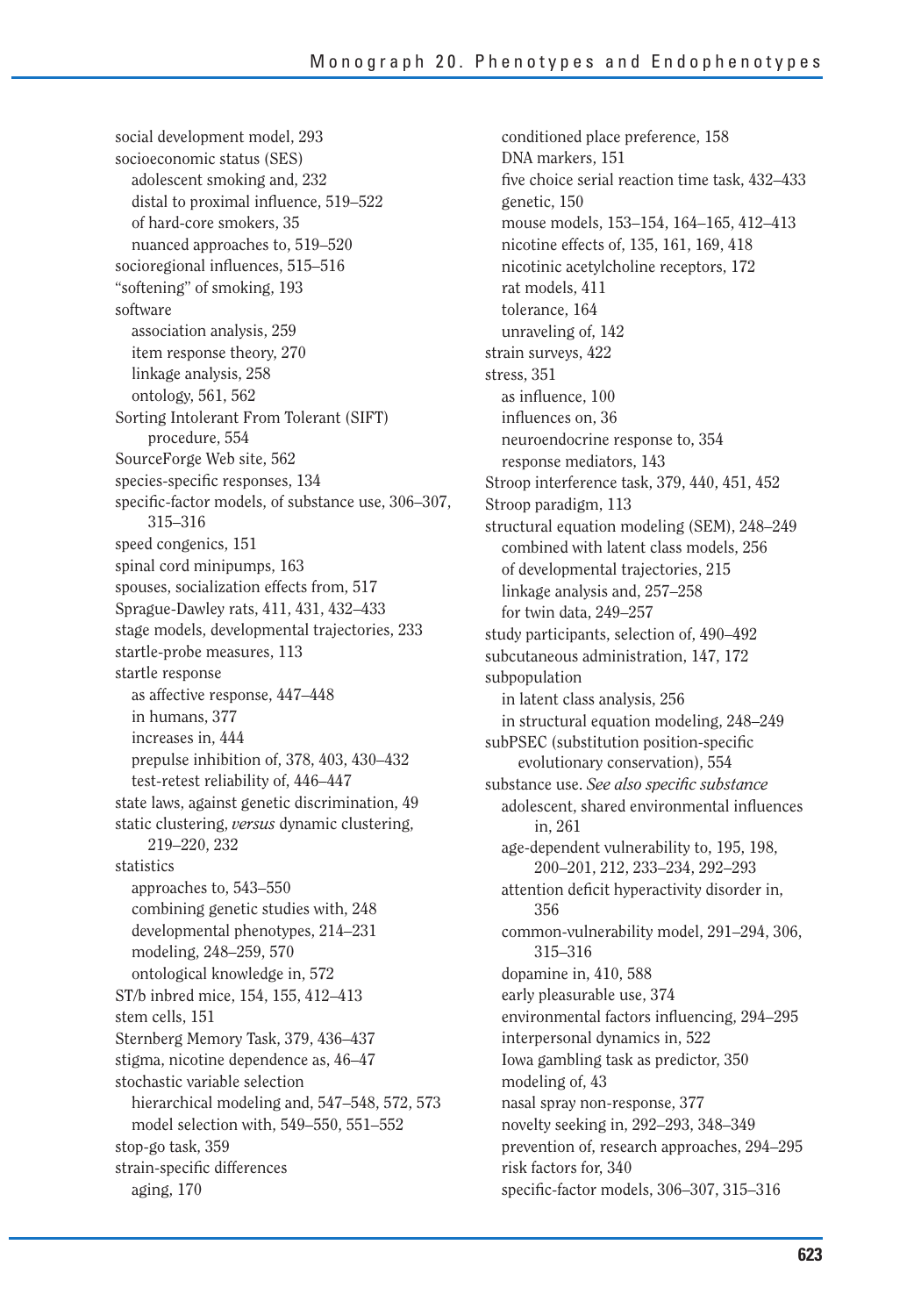substance-use comorbidity, 289–325 association between smoking trajectories and, 296–298 empirical examples of, 307–323, 496, 502 future research directions, 323–324 gender differences in, 304 gene-environment interactions in, 320 importance of studying, 290–292 informative phenotypes for, 316–318, 321, 324 literature review, 295–296 mechanisms underlying, 291–292 methodological issues, 321–323 modeling, 298–307 risk factors, 306 two-stage models of, 323 substance-use disorders common *versus* specific liability to, 292–295 diagnosis of, 291 shared genetic risk for, 294 substitution position-specific evolutionary conservation (subPSEC), 554 subthreshold depression, 352 sucrose, 154–155, 412 support interval, 40, 42 Surgeon General's Report (1964), 24 Surgeon General's Report (1979), 24 susceptibility loci mapping, 24. *See also* candidate gene studies sweat gland activity, 440 Swedish Twin Registry, 515 Swiss mice, 435 Swiss-Webster mice, 158, 161 switching, between trajectory groups, 255–256 systems biology, genetic association studies and, 554, 556–559 Systems Biology Markup Language (SBML), 561

# **T**

targeted treatment, 21–22 task performance, with nicotine deprivation, 436 Taste/Sensory Processes subscale, 84 taxon, nicotine dependence as, 93–94 team sports, as protective factor, 343 temperament-based model, 343–344 test performance, definition of, 75 test-retest reliability acoustic startle reflex, 446-447 ad lib smoking, 415

diagnostic tools, 81 event-related potential, 429 mood effects tests, 375 nicotine-dependence measures, 26–27, 29 prepulse inhibition startle response, 431 thapsigargin, 167 theta rhythm (slow-wave activity), 362 *TH* (tyrosine hydroxylase) gene, 198–199, 269 threshold factor loading and, 275–276 as "smoker," 42 time to first cigarette (TTFC) during adolescence, as indicator of adult nicotine dependence, 230–231 correlations with, 90 factor analysis of, 88–89 nicotine metabolism association, 34 as physical dependence measure, 79 as quitting predictor, 80 time to maximum tolerance, 162 tissue levels of nicotine, *versus* plasma levels, 145 Tobacco Craving Questionnaire, 440 tobacco dependence, *versus* nicotine dependence, 75 tobacco industry, 24 tobacco policies, 7, 20 effect on adolescent smoking, 193 substance use policies and, 294–295 tobacco settlement dollars, 4 tobacco use. *See also* nicotine frequency of, 4, 21, 369–371, 413, 420 history of, 27–28 smoke compounds, 588 Tobacco Use Supplement, U.S. Census Bureau' Current Population Survey (TUS-CPS), 487, 494, 498–500 tolerance, 162–168 genetic effects on, 146 to repeated doses, 158 Tolerance subscale, 90–91 *TPH* gene, 269 trace fear conditioning, 435 transcription factor CREB, 160–161, 422 transcription factor Fosb, 161 transcription levels, alterations in, 40 transdisciplinary framework, 521 Transdisciplinary Tobacco Use Research Center (TTURC), 89, 521, 526 transitional endophenotypes, 107, 108, 200, 233 translational validation, 172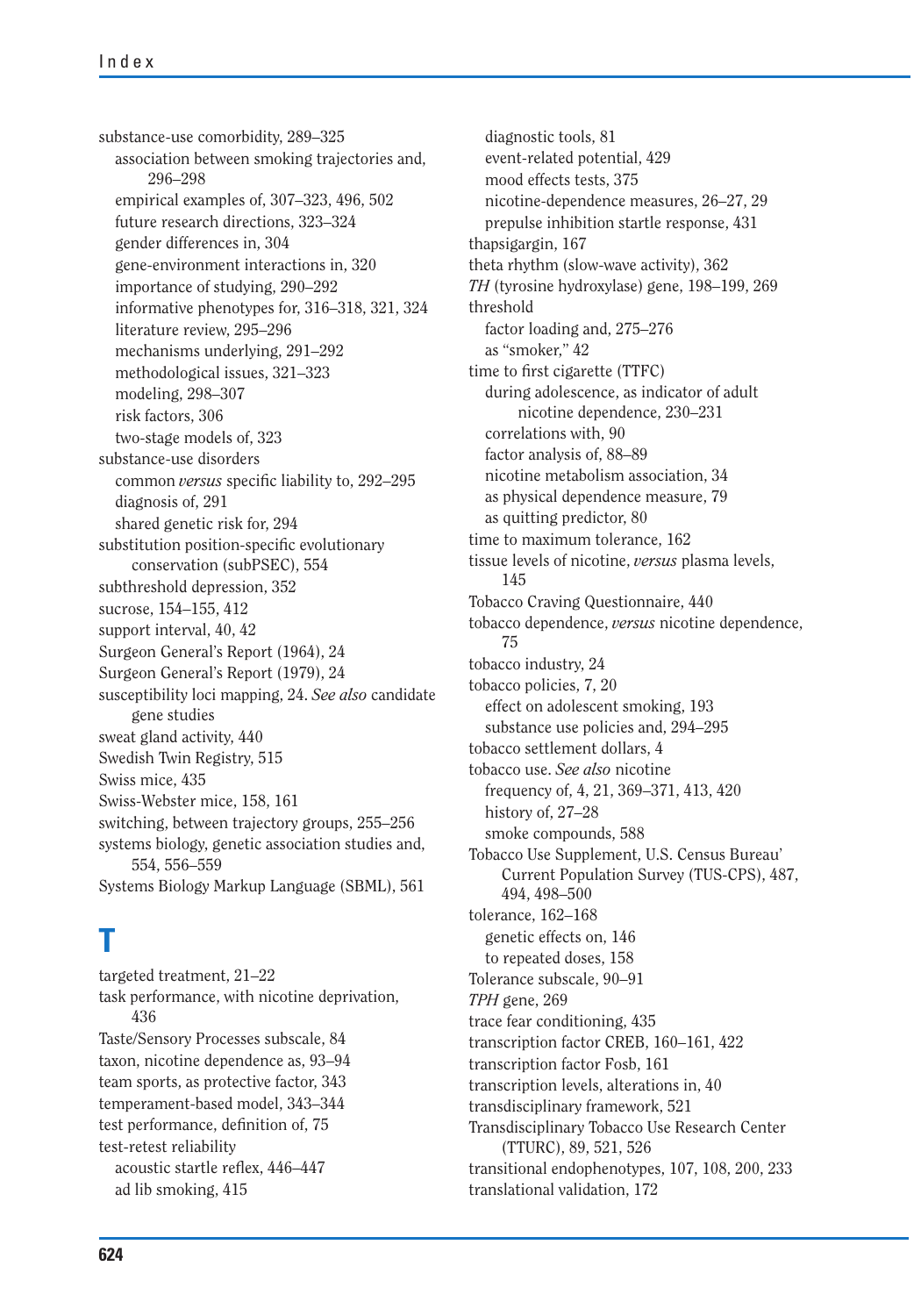*TRPC7* gene, 43 129T2/SvEmsJ mice, 431 TTFC. *See* time to first cigarette TTURC (Transdisciplinary Tobacco Use Research Center), 89, 521, 526 TUS-CPS (Tobacco Use Supplement, U.S. Census Bureau's Current Population Survey), 487, 494, 498–500 twin studies. See also specific study adolescent smoking, 196, 259–262 affective regulation, 446–447 cross-substance concordance, 317, 319–320 *CYP2A6* effect, 40 delay aversion, 351 ecological momentary assessment, 527 epigenetic regulation, 36 equal environments assumption in, 516–517 event-related potential, 428, 429 extended family, 250–252, 262, 279, 280 factor analysis, 88–89 factor mixture models, 256 genomic studies, 589 heritability of dependence, 28–29, 86, 342, 406 impulsivity, 451 limitations of, 279–280 multivariate, 252–253, 262–263 P300 amplitude, 360 prepulse inhibition startle response, 431 resting EEG, 426 smoking habits, 22, 24 smoking initiation, 31 structural equation modeling, 249–257 substance-use comorbidity, 307–323, 324 tobacco use history, 38–39 working memory, 437 two-factor structure, 81 two-stage genetic models, initiation *versus* progression, 323 tyrosine hydroxylase *(TH)* gene, 198–199, 269

# **U**

univariate analysis, substance-use comorbidity, 322 unmeasured genetic factors, 4, 511 upregulation, of nicotinic receptors, 135, 144– 145, 588 U.S. Task Force on Community Preventive Services, 4

### **V**

validity of developmental trajectory research, 234 discriminative, 77 predictive, 50, 90–91 variables independent, 495–496, 498–499 observable, 77 ontologies to represent knowledge about, 558–559 perturbations from, 554 in structural equation modeling, 248 variance in latent growth curve models, 254 partitioning, 270, 280 ventral tegmental area (VTA), 152–153, 588 verapamil, 167, 168 VET (Vietnam Era Twin) Registry, 263–264 videotaped paradigms, 524 Vietnam Era Twin (VET) Registry, 263–264 vigilance, 432–434 Virginia 30,000 Study, 262 Virginia Twin Registry, 264, 269–279 measures, 269–270 methods, 270 results, 270–276 study conclusions, 276–279 subjects, 269 Virginia Twin Study of Adolescent Behavioral Development, 260 visuospatial attention, 434 VLMR LR (Vuong-Lo-Mendell-Rubin likelihood ratio) test, 310, 312 VTA (ventral tegmental area), 152–153, 588 vulnerability of adolescents, 343 differences in, 22 modeling, 363–364 protective factors, 87, 114 Vuong-Lo-Mendell-Rubin likelihood ratio (VLMR LR) test, 310, 312

### **W**

Wald test, 544 watershed model, 78–79, 81–82 WCST (Wisconsin Card Sorting Test), 378, 436 Wechsler Adult Intelligence Test-Revised, 433 whole-environment scan, 530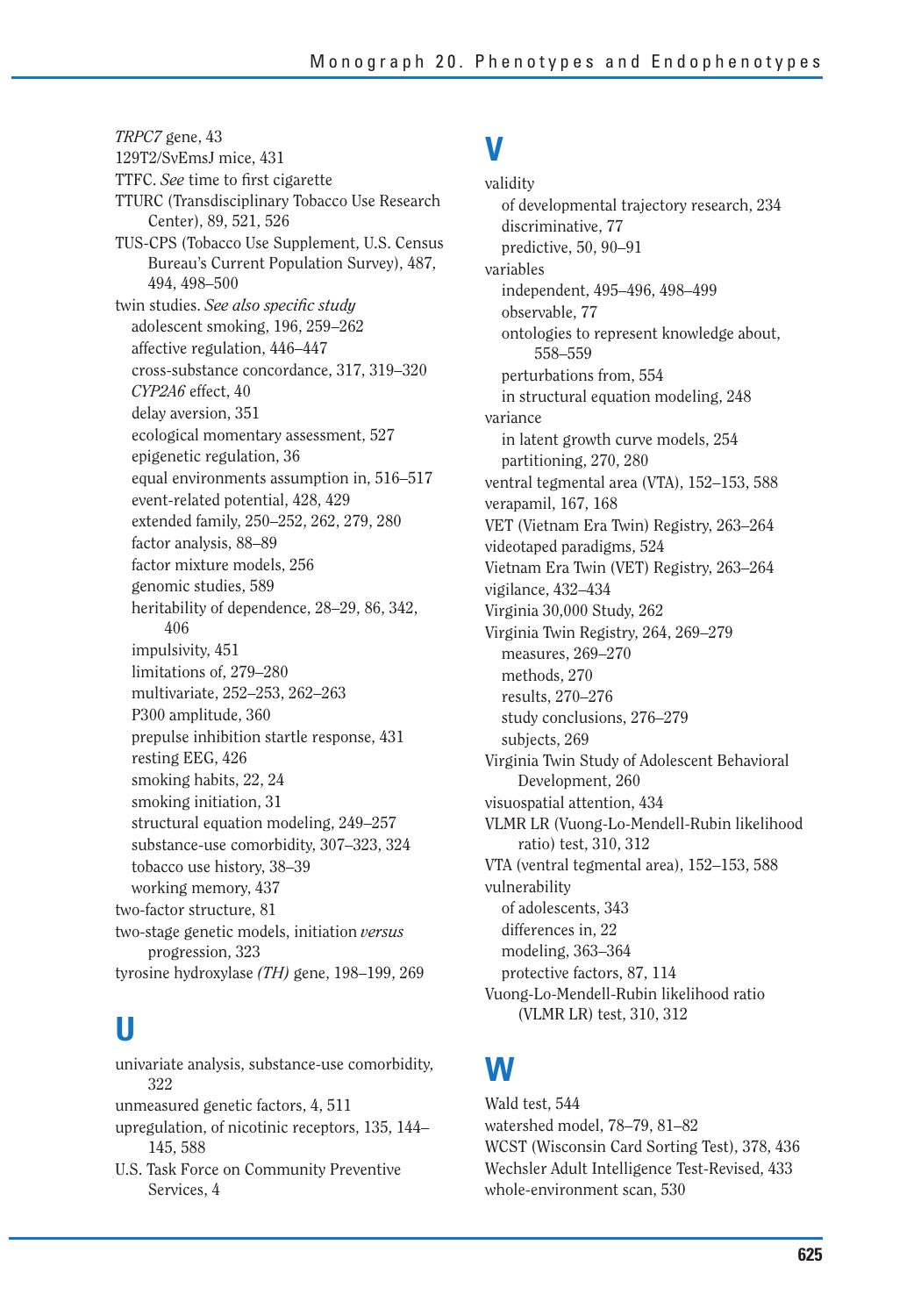whole-genome association studies, 4 whole-genome linkage scans, 589 whole-genome quantitative transcript screening, 170 wild-type mice conditioned place preference in, 159, 160, 161, 422 in CREB activation studies, 160 in nicotine reinforcement, 159 WinBUGS, 549 Wisconsin Card Sorting Test (WCST), 378, 436 Wisconsin Inventory of Smoking Dependence Motives (WISDM), 84–86, 85 as assessment tool, 405 subscales of, 90–93 Wistar rats, 425, 431, 449 withdrawal symptoms in adolescents, 192, 194 cellular changes, 147 environmental influences in, 95 heritability of, 30

negative affect, 443 physical dependence inference from, 77 physiology of, 588 severity of, 97, 413, 447 support interval for, 40 within-class variability, estimation of, 220–221, 233 working memory, 434–438 World Health Organization, 80–81 World Mental Health Survey Initiative, 81

# **X**

XSEM (extended structural equation modeling), 249

### **Z**

zygosity, function of, in substance-use phenotypes, 316–317, 320